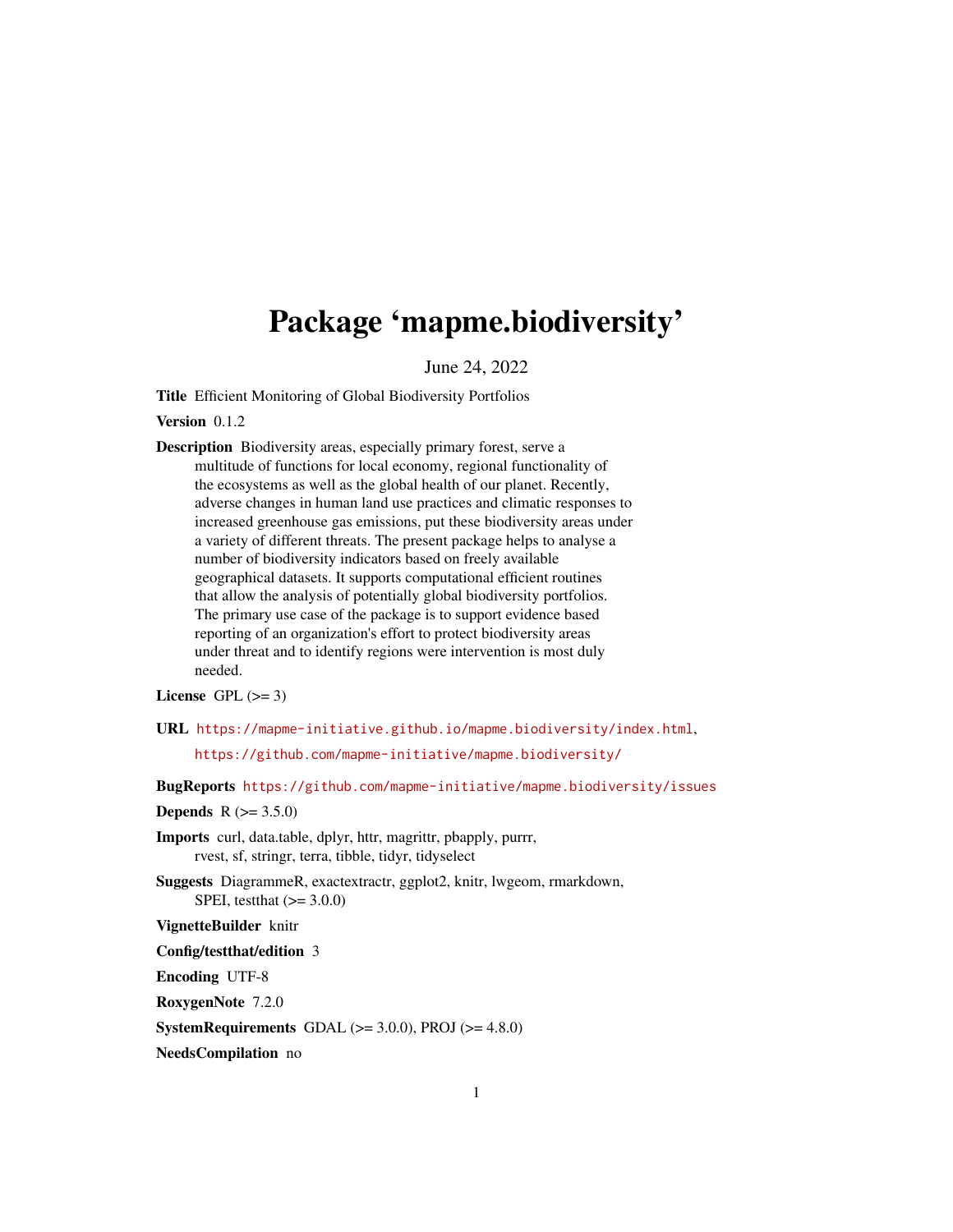Author Darius A. Görgen [aut, cre], Om Prakash Bhandari [aut] Maintainer Darius A. Görgen <darius2402@web.de> Repository CRAN Date/Publication 2022-06-24 10:20:02 UTC

## R topics documented:

|          | 3              |
|----------|----------------|
|          | $\overline{4}$ |
|          | $\overline{4}$ |
| biome    | 5              |
|          | 6              |
| chirps   | 7              |
|          | $\overline{7}$ |
|          | 8              |
|          | 9              |
|          | 10             |
|          | 11             |
|          | 12             |
|          | 13             |
|          | 13             |
|          | 14             |
|          | 15             |
|          | 16             |
|          | 17             |
|          | 18             |
|          | 18             |
|          | 19             |
|          | 20             |
|          | 21             |
|          | 22             |
|          | 23             |
|          | 24             |
|          | 25             |
|          | 26             |
|          | 27             |
| treeloss | 28             |
| tri      | 29             |
|          | 30             |
|          | 31             |
| wctmin   | 32             |
|          | 33             |
| worldpop | 34             |
|          | 34             |
|          |                |

**Index**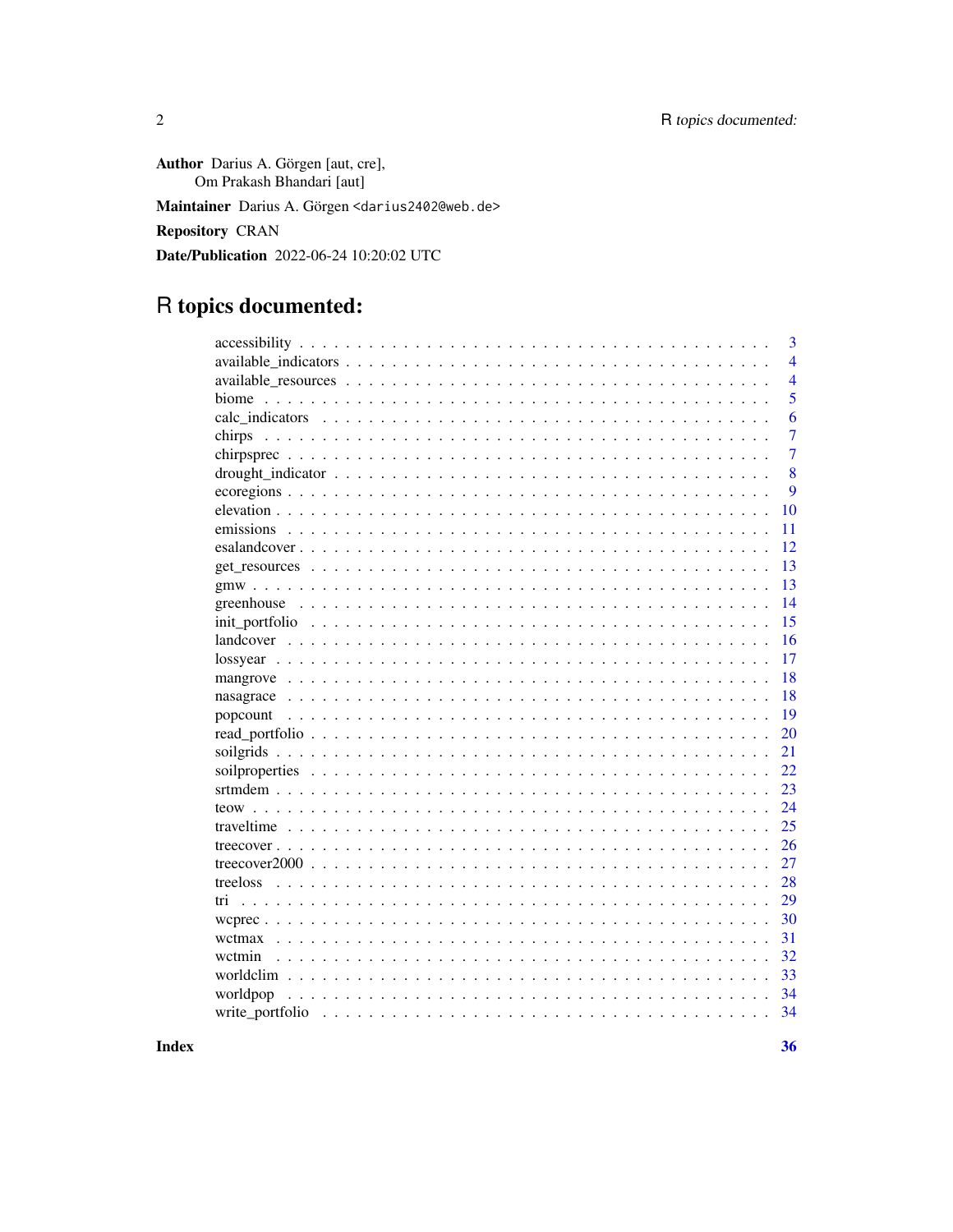<span id="page-2-0"></span>

#### Description

Accessibility is the ease with which larger cities can be reached from a certain location. This function allows to efficiently calculate accessibility statistics (i.e. travel time to nearby major cities) for polygons. For each polygon, the desired statistic/s (mean, median or sd) is/are returned. The required resources for this indicator are:

• [traveltime](#page-24-1)

#### Format

A tibble with a column for accessibility statistics (in minutes)

#### Details

The following arguments can be set:

- stats\_accessibility Function to be applied to compute statistics for polygons either one or multiple inputs as character. Supported statistics are: "mean", "median", "sd", "min", "max", "sum" "var".
- engine The preferred processing functions from either one of "zonal", "extract" or "exactextract" as character.

```
library(sf)
library(mapme.biodiversity)
temp_loc <- file.path(tempdir(), "mapme.biodiversity")
if(!file.exists(temp_loc)){
dir.create(temp_loc)
resource_dir <- system.file("res", package = "mapme.biodiversity")
file.copy(resource_dir, temp_loc, recursive = TRUE)
}
(try(aoi <- system.file("extdata", "sierra_de_neiba_478140_2.gpkg",
                       package = "mapme.biodiversity") %>%
 read_sf() %>%
 init_portfolio(
   years = 2022,
   outdir = file.path(temp_loc, "res"),
    tmpdir = tempdir(),add_resources = FALSE,
   cores = 1,verbose = FALSE
 ) %>%
```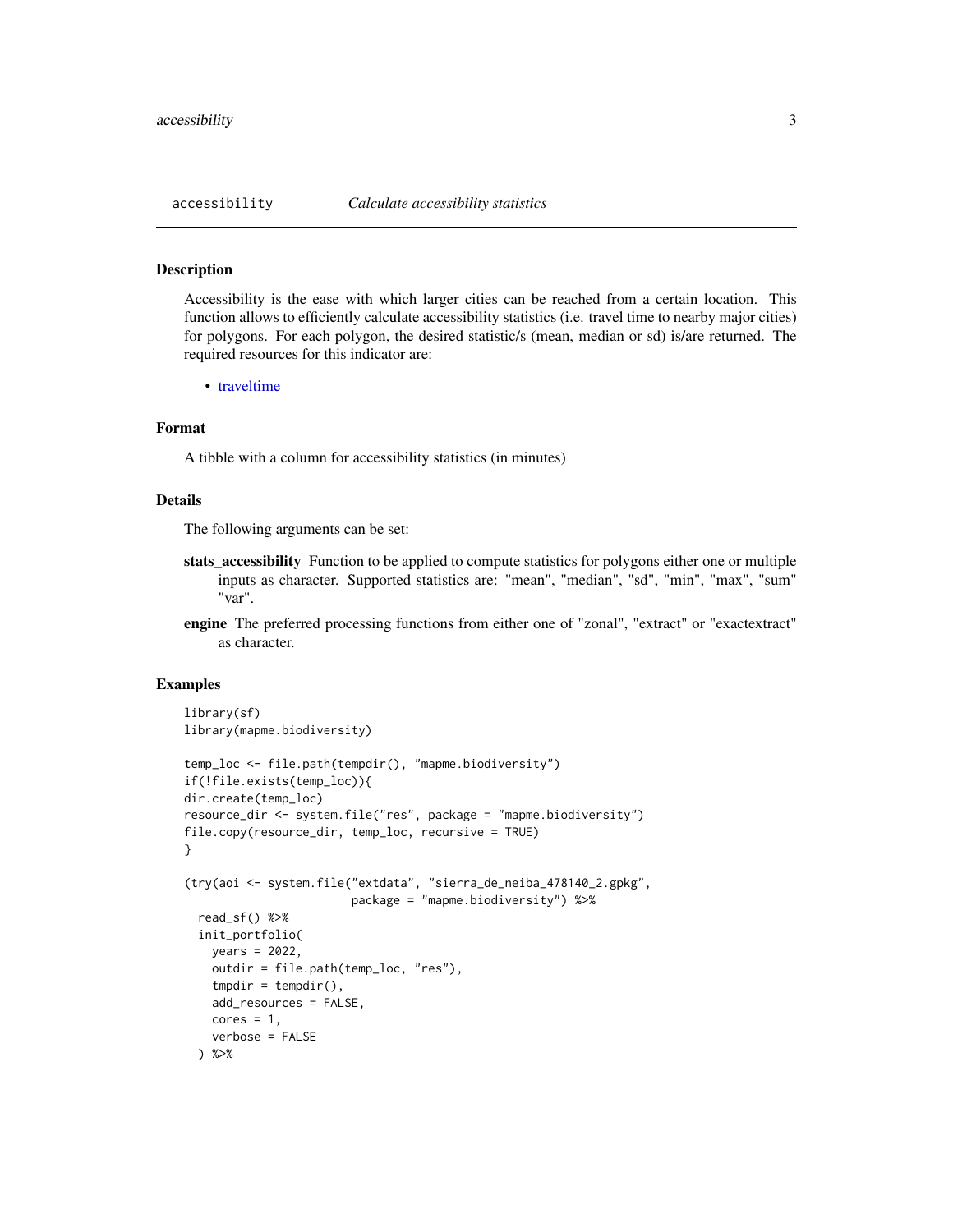```
get_resources("traveltime",
  range_traveltime = c("5k_10k", "100k_200k", "500k_1mio", "1mio_5mio")
) %>%
calc_indicators("accessibility", stats_accessibility = c("min", "max"), engine = "extract") %>%
tidyr::unnest(accessibility)))
```
available\_indicators *Backlog function for available indicators*

#### Description

This function returns a list of either all available indicators and some additional metadata or for one or more requested indicators. It can be used by users of the package to inform themselves about the available data sets and to learn about potentially additional arguments that should be specified when requesting the indicator.

#### Usage

```
available_indicators(indicator = NULL)
```
#### Arguments

indicator Defaults to NULL meaning that a list with all available indicators will be returned. If a character vector is specified only the information about the requested indicator will be returned.

#### Value

A list object.

#### Examples

```
names(available_indicators())
```
available\_resources *Backlog function for available resources*

#### Description

This function returns a list of either all available resources and some additional metadata or for one or more requested resources. It can be used by users of the package to inform themselves about the available data sets and to learn about potentially additional arguments that should be specified when requesting the resource.

#### Usage

```
available_resources(resources = NULL)
```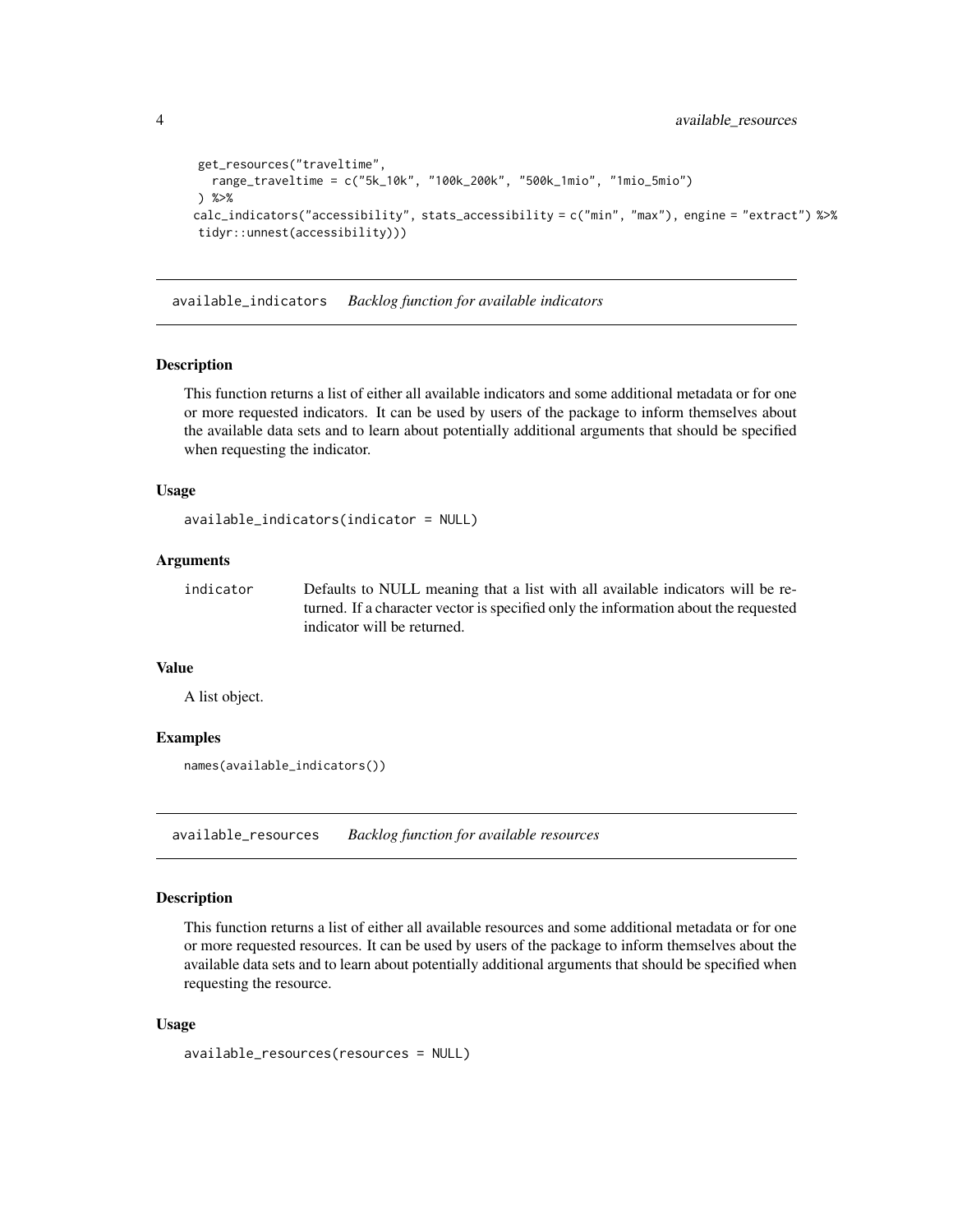#### <span id="page-4-0"></span>biome 5

#### Arguments

resources Defaults to NULL meaning that a list with all available resources will be returned. If a character vector is specified only the information about the requested resource will be returned.

#### Value

A list object.

#### Examples

names(available\_resources())

biome *Calculate biomes statistics (TEOW) based on WWF*

#### Description

This function allows to efficiently retrieve the name of the biomes and compute the corresponding area from Terrestrial Ecoregions of the World (TEOW) - World Wildlife Fund (WWF) for polygons. For each polygon, the name and area of the biomes (in hectare) is returned. The required resources for this indicator are:

• [ecoregions](#page-8-1)

#### Format

A tibble with a column for name of the biomes and corresponding area (in ha).

```
library(sf)
library(mapme.biodiversity)
temp_loc <- file.path(tempdir(), "mapme.biodiversity")
if(!file.exists(temp_loc)){
dir.create(temp_loc)
resource_dir <- system.file("res", package = "mapme.biodiversity")
file.copy(resource_dir, temp_loc, recursive = TRUE)
}
(try(aoi <- system.file("extdata", "sierra_de_neiba_478140_2.gpkg",
                        package = "mapme.biodiversity") %>%
 read_sf() %>%
 init_portfolio(
   years = 2001,
   outdir = file.path(temp_loc, "res"),
    tmpdir = tempdir(),
   add_resources = FALSE,
```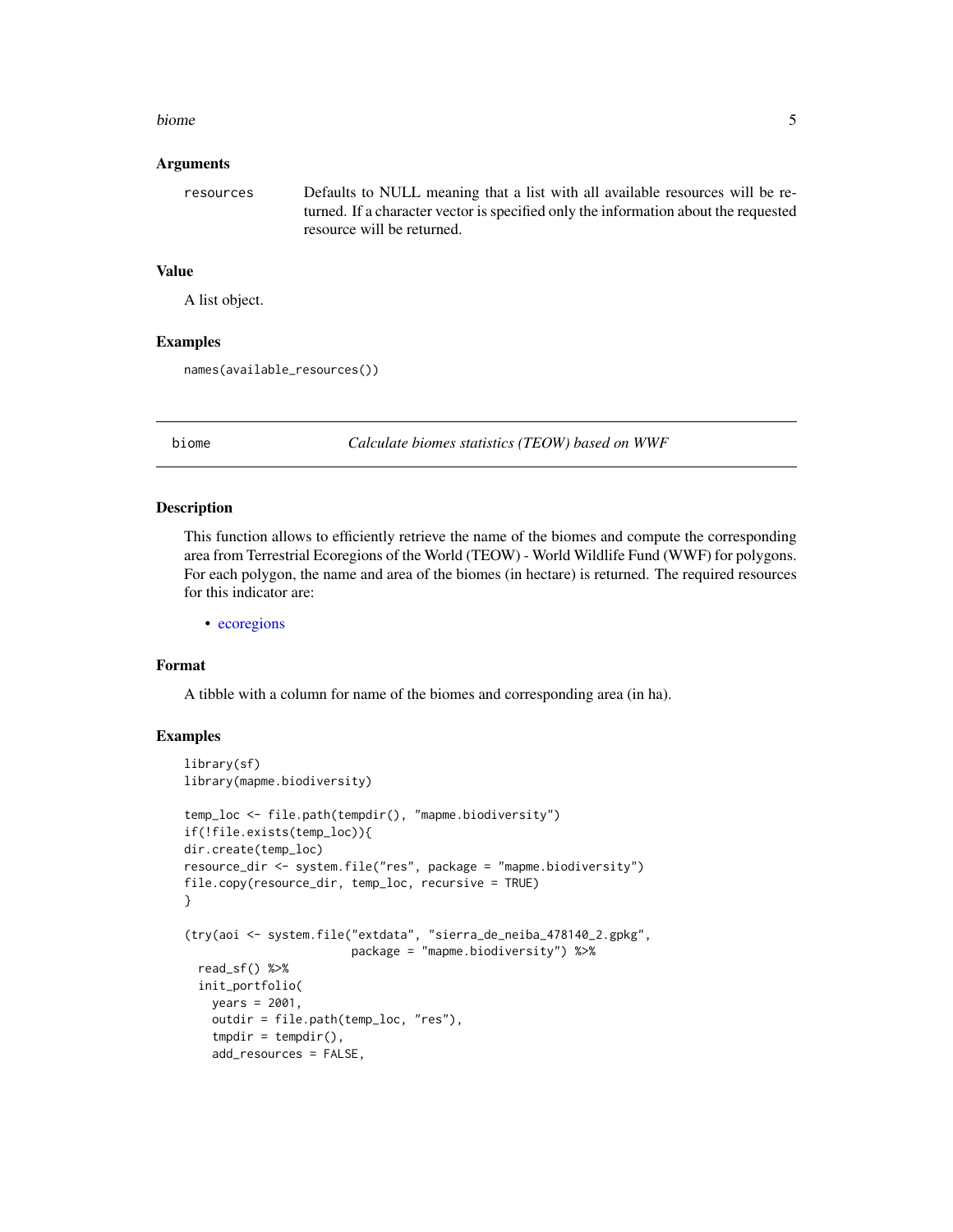<span id="page-5-0"></span>6 calc\_indicators

```
cores = 1,verbose = FALSE
) %>%
get_resources("ecoregions") %>%
calc_indicators("biome") %>%
tidyr::unnest(biome)))
```
calc\_indicators *Compute specific indicators*

#### Description

With calc\_indicators() specific biodiversity indicators can be calculated. A requirment is that the ressources that are mandatory inputs for the requested indicators are available locally. Multiple indicators and their respective additional arguments can be supplied. You can check available indicators and their requirement via available\_indicators(), but the function will also gracefully inform you about any misspecifications.

#### Usage

```
calc_indicators(x, indicators, ...)
```
#### Arguments

| X          | A biodiversity portfolio object constructed via init_portfolio()                                                                                                                                                                                                                    |
|------------|-------------------------------------------------------------------------------------------------------------------------------------------------------------------------------------------------------------------------------------------------------------------------------------|
| indicators | A character vector indicating the requested indicators. All specified indicators<br>must be supported by the package. You can use available_indicators()<br>to get more information, e.g. additional required arguments and their default<br>values, about the supported indicators |
| $\ddotsc$  | (Additional arguments required for the requested indicators. Check available_indicators<br>to learn more about the supported indicators and their arguments.                                                                                                                        |

#### Value

The sf portfolio object x with additional nested list column per requested indicator.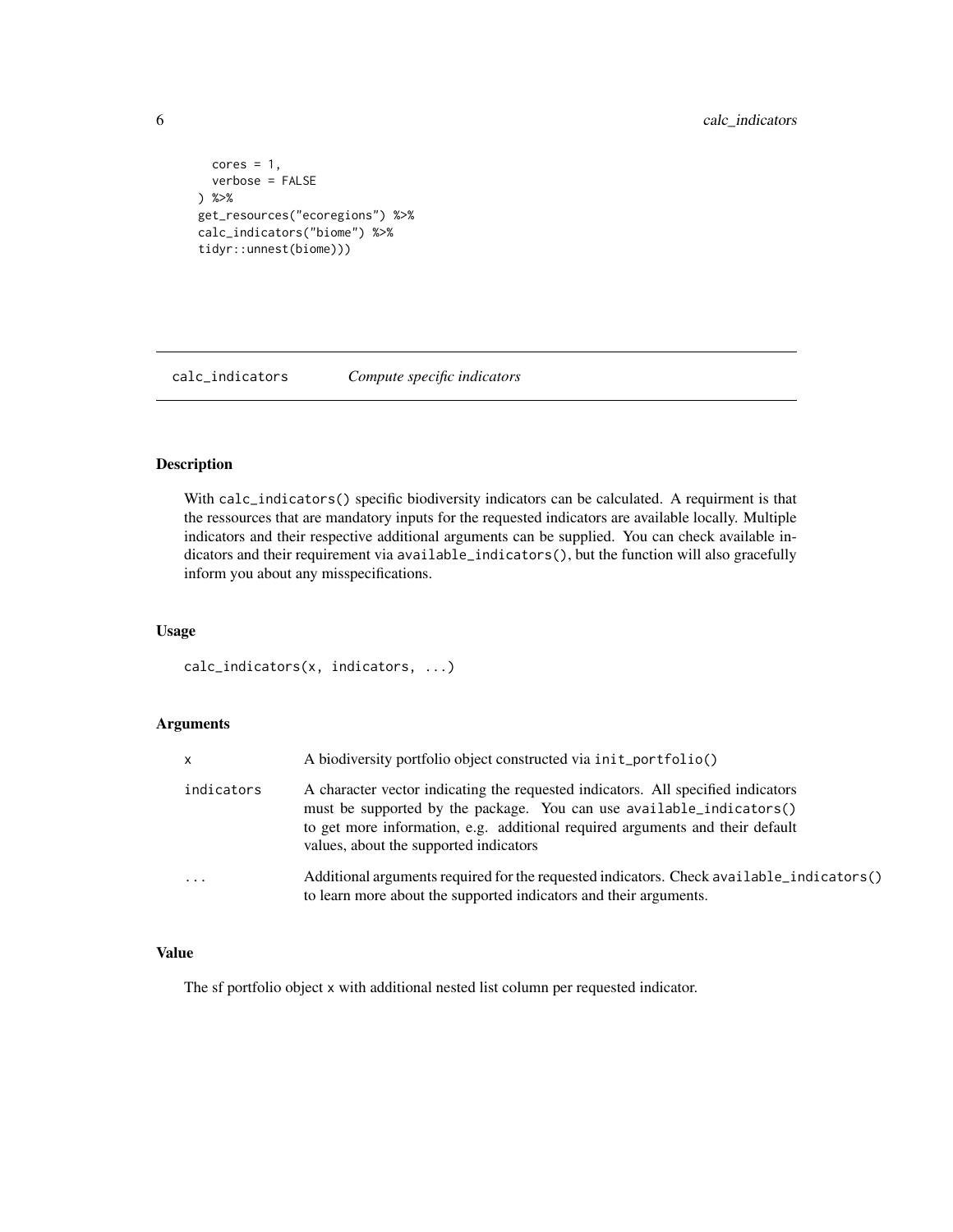<span id="page-6-1"></span><span id="page-6-0"></span>chirps *Climate Hazards Group InfraRed Precipitation with Station data (CHIRPS)*

#### Description

This resource is published by Funk et al. (2015) and represents a quasi-global (50°S-50°S) rainfall estimation at a monthly resolution starting with the year 1981 to the near-present. It has a spatial resolution of 0.05°. The data can be used to retrieve information on the amount of rainfall. Due to the availability of +30 years, anomaly detection and long-term average analysis is also possible. The routine will download the complete archive in order to support long-term average and anomaly calculations with respect to the 1981 - 2010 climate normal period. Thus no additionall arguments need to be specified.

#### Format

Global raster layers available for years 1981 to near-present.

#### Source

[https://data.chc.ucsb.edu/products/CHIRPS-2.0/global\\_monthly/cogs/](https://data.chc.ucsb.edu/products/CHIRPS-2.0/global_monthly/cogs/)

#### References

Funk, C., Peterson, P., Landsfeld, M. et al. The climate hazards infrared precipitation with stations—a new environmental record for monitoring extremes. Sci Data 2, 150066 (2015). doi: [10.1038](https://doi.org/10.1038/sdata.2015.66)/ [sdata.2015.66](https://doi.org/10.1038/sdata.2015.66)

chirpsprec *Calculate precipitation statistics based on CHIRPS*

#### **Description**

This functions allows to calculate precipitation statistics based on the CHIRPS rainfall estimates. Corresponding to the time-frame of the analysis of the portfolio, monthly precipitation statistics are calculated. These include the total rainfall amount, rainfall anomaly against the 1981-2010 climate normal, and the Standardized Precipitation Index (SPI) which is available for scales between 1 and 48 months. Th function needs the SPEI package to be installed. The required resources for this indicator are:

• [chirps](#page-6-1)

#### Format

A tibble with a column for years, months, absolute rainfall (in mm), rainfall anomaly (in mm) and one or more columns per selected time-scale for SPI (dimensionless).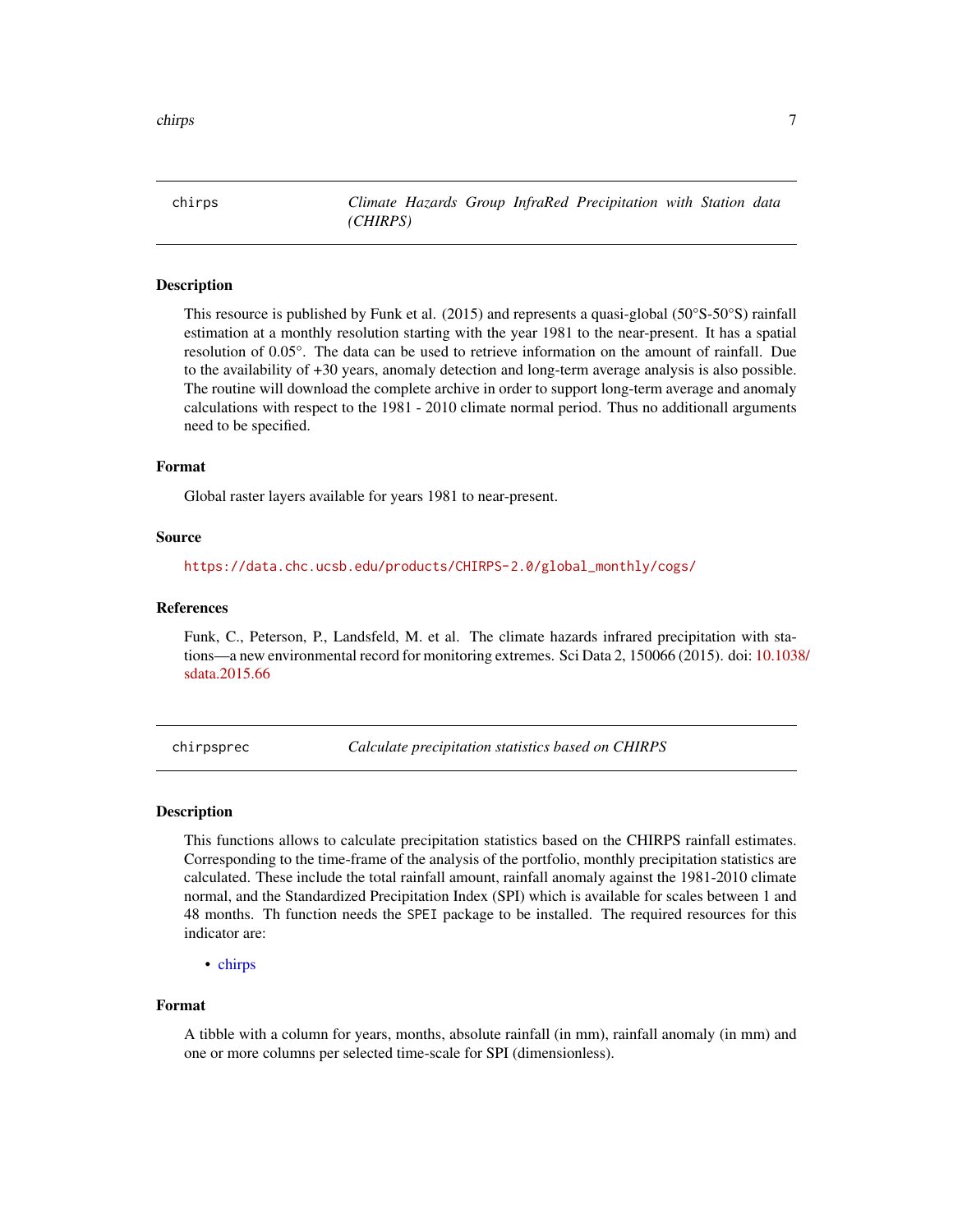#### <span id="page-7-0"></span>Details

The following arguments can be set:

scales\_spi An integer vector indicating the scales for which to calculate the SPI.

- spi\_previous\_year An integer specifying how many previous years to include in order to fit the SPI. Defaults to 8 years.
- engine The preferred processing functions from either one of "zonal", "extract" or "exactextract" as character.

#### Examples

```
if (Sys.getenv("NOT_CRAN") == "true") {
 library(sf)
 library(mapme.biodiversity)
 temp_loc <- file.path(tempdir(), "mapme.biodiversity")
 if (!file.exists(temp_loc)) {
   dir.create(temp_loc)
   resource_dir <- system.file("res", package = "mapme.biodiversity")
   file.copy(resource_dir, temp_loc, recursive = TRUE)
 }
  (try(aoi <- system.file("extdata", "sierra_de_neiba_478140_2.gpkg",
    package = "mapme.biodiversity"
 ) %>%
   read_sf() %>%
    init_portfolio(
     years = 2010,
     outdir = file.path(temp_loc, "res"),
     tmpdir = tempdir(),cores = 1,verbose = FALSE
   ) %>%
    get_resources("chirps") %>%
  calc_indicators("chirpsprec", engine = "exactextract", scales_spi = 3, spi_prev_years = 8) %>%
    tidyr::unnest(chirpsprec)))
}
```
drought\_indicator *Calculate drought indicator statistics*

#### Description

This function allows to efficiently calculate the relative wetness in the shallow groundwater section with regard to the the 1948-2012 reference period. The values represent the wetness percentile a given area achieves at a given point in time in regard to the reference period. For each polygon, the desired statistic/s (mean, median or sd) is/are returned. The required resources for this indicator are:

• [nasagrace](#page-17-1)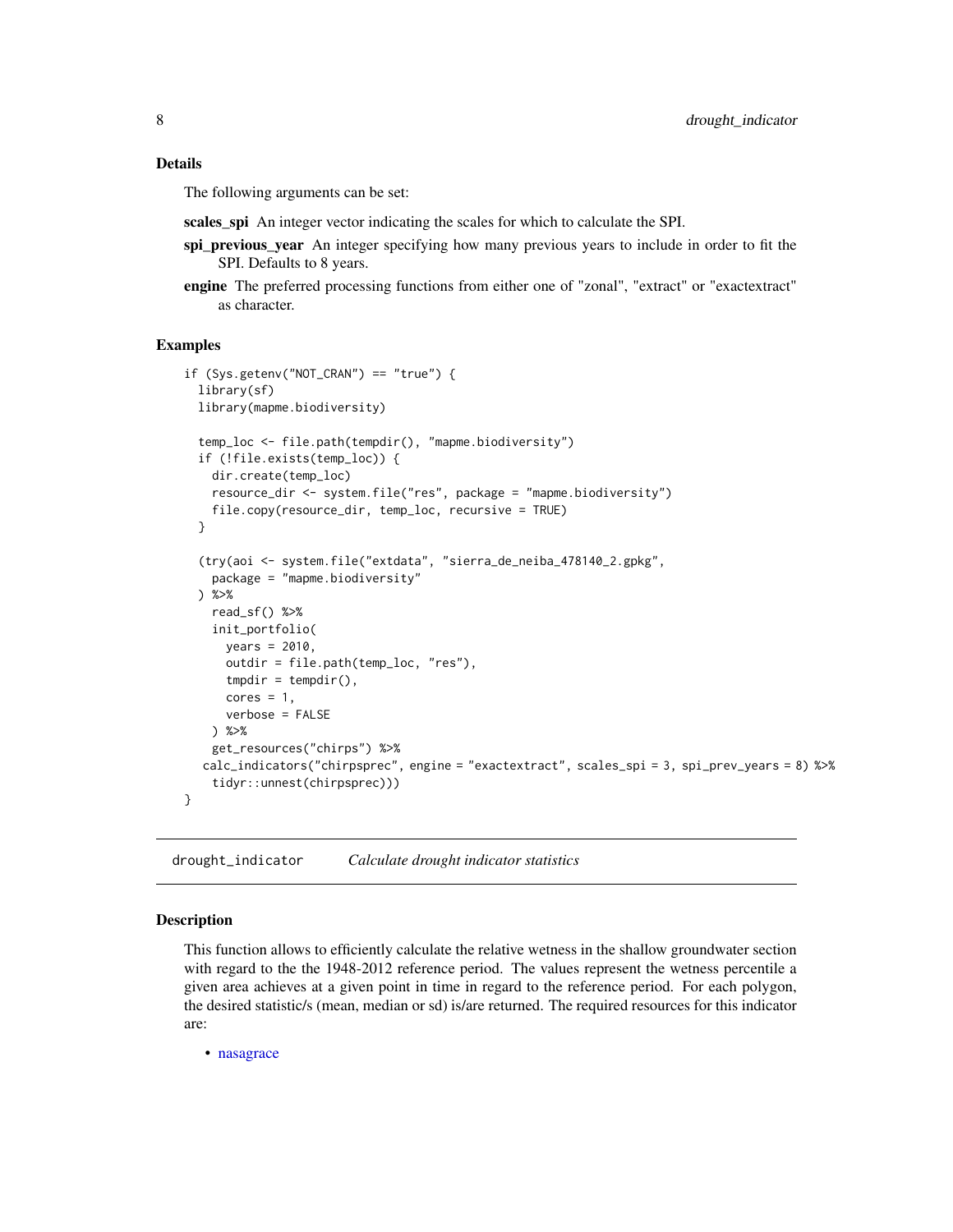#### <span id="page-8-0"></span>ecoregions and the contract of the contract of the contract of the contract of the contract of the contract of the contract of the contract of the contract of the contract of the contract of the contract of the contract of

#### Format

A tibble with a column for each specified stats and a column with the respective date.

#### Details

The following arguments can be set:

- stats\_drought Function to be applied to compute statistics for polygons either one or multiple inputs as character "mean", "median" or "sd".
- engine The preferred processing functions from either one of "zonal", "extract" or "exactextract" as character.

#### Examples

```
library(sf)
library(mapme.biodiversity)
temp_loc <- file.path(tempdir(), "mapme.biodiversity")
if(!file.exists(temp_loc)){
dir.create(temp_loc)
resource_dir <- system.file("res", package = "mapme.biodiversity")
file.copy(resource_dir, temp_loc, recursive = TRUE)
}
(try(aoi <- system.file("extdata", "sierra_de_neiba_478140_2.gpkg",
                        package = "mapme.biodiversity") %>%
 read_sf() %>%
 init_portfolio(
   years = 2022,
   outdir = file.path(temp_loc, "res"),
   tmpdir = tempdir(),add_resources = FALSE,
   cores = 1,verbose = FALSE
 ) %>%
 get_resources("nasagrace") %>%
 calc_indicators("drought_indicator", stats_drought = c("mean", "median"), engine = "extract") %>%
 tidyr::unnest(drought_indicator)))
```
<span id="page-8-1"></span>ecoregions *Terrestrial Ecoregions of the World (TEOW) Polygon*

#### Description

This resource is part of the publication by Olson et al. (2004) "Terrestrial Ecosystems of the World (TEOW) from WWF-US (Olson)". It depicts 867 terrestrial ecoregions around the world classified into 14 different terrestrial biomes such as forests, grasslands, or deserts. The polygons represent the ecoregions, defined as relatively large units of land or inland water sharing a large majority of biodiversity. The datasets is made available from World Wildlife Fund (WWF) for the year 2001.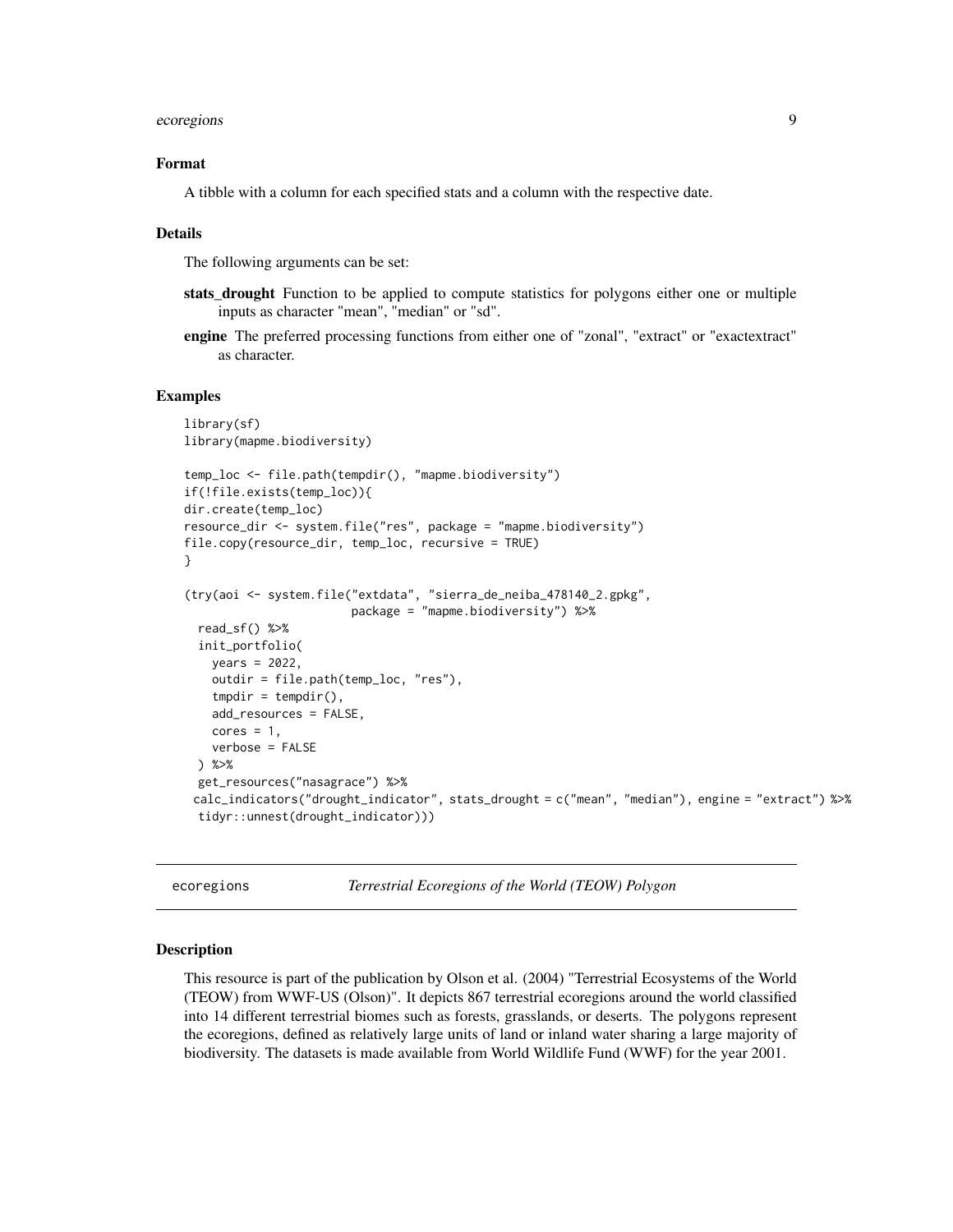#### <span id="page-9-0"></span>Format

Global terrestrial polygon resource depicting ecoregions.

#### Source

<https://www.worldwildlife.org/publications/terrestrial-ecoregions-of-the-world>

#### **References**

Olson, D. M., Dinerstein, E., Wikramanayake, E. D., Burgess, N. D., Powell, G. V. N., Underwood, E. C., D'Amico, J. A., Itoua, I., Strand, H. E., Morrison, J. C., Loucks, C. J., Allnutt, T. F., Ricketts, T. H., Kura, Y., Lamoreux, J. F., Wettengel, W. W., Hedao, P., Kassem, K. R. 2001. Terrestrial ecoregions of the world: a new map of life on Earth. Bioscience 51(11):933-938.

elevation *Calculate elevation statistics*

#### Description

This function allows to efficiently calculate elevation statistics for polygons. For each polygon, the desired statistic/s (mean, median or sd) is/are returned. The required resources for this indicator are:

• [srtmdem](#page-22-1)

#### Format

A tibble with a column for elevation statistics (in meters)

#### Details

The following arguments can be set:

- stats elevation Function to be applied to compute statistics for polygons either one or multiple inputs as character. Supported statistics are: "mean", "median", "sd", "min", "max", "sum" "var".
- engine The preferred processing functions from either one of "zonal", "extract" or "exactextract" as character.

```
if (Sys.getenv("NOT_CRAN") == "true") {
 library(sf)
 library(mapme.biodiversity)
 temp_loc <- file.path(tempdir(), "mapme.biodiversity")
 if (!file.exists(temp_loc)) {
   dir.create(temp_loc)
```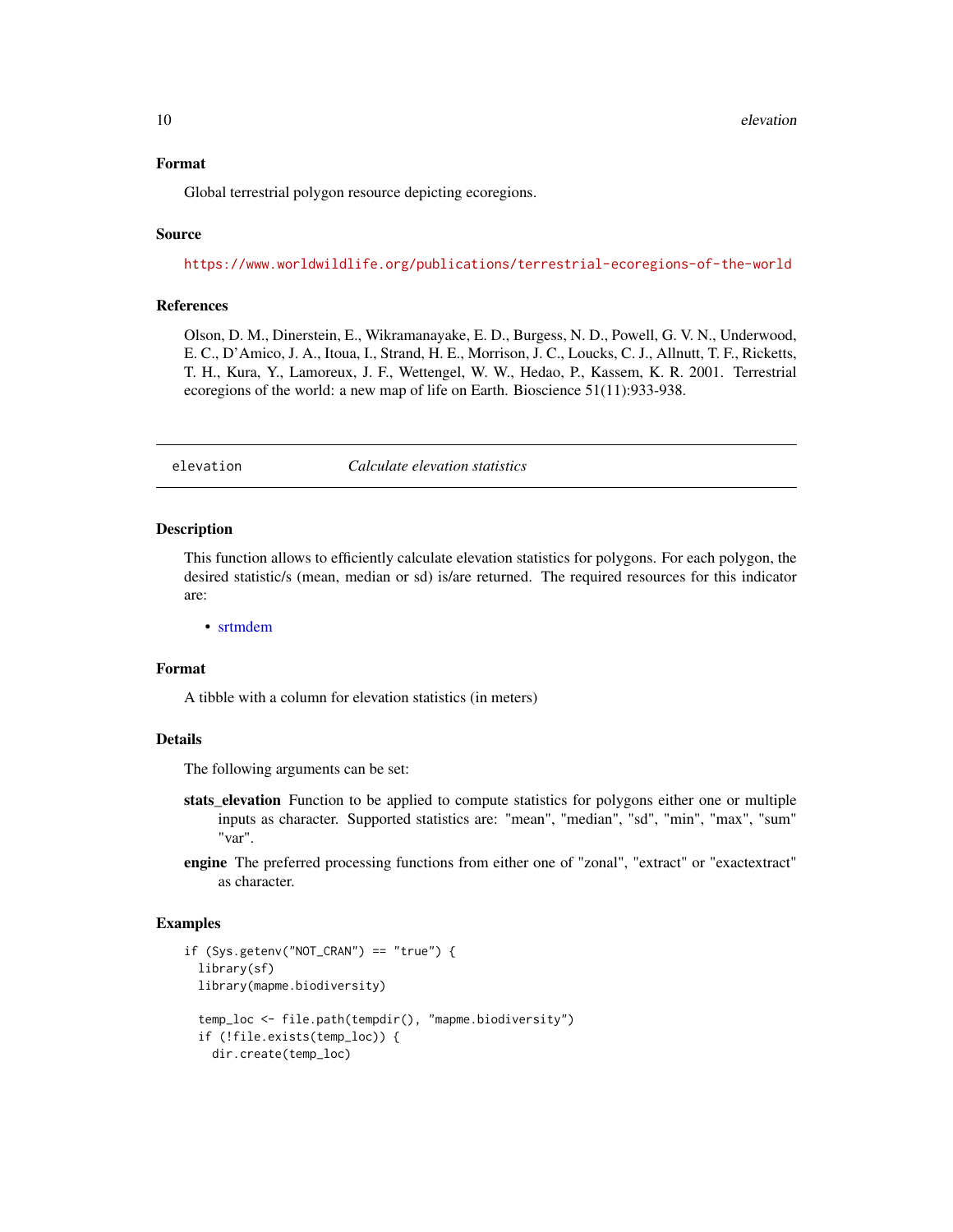```
resource_dir <- system.file("res", package = "mapme.biodiversity")
   file.copy(resource_dir, temp_loc, recursive = TRUE)
 }
  (try(aoi <- system.file("extdata", "sierra_de_neiba_478140_2.gpkg",
   package = "mapme.biodiversity"
 ) %>%
   read_sf() %>%
    init_portfolio(
     years = 2000:2020,
     outdir = file.path(temp_loc, "res"),
     tmpdir = tempdir(),
     add_resources = FALSE,
     cores = 1,verbose = FALSE
    ) %>%
    get_resources("srtmdem") %>%
    calc_indicators("elevation",
     stats_elevation = c("mean", "median", "sd", "var"), engine = "extract"
   ) %>%
    tidyr::unnest(elevation)))
}
```
emissions *Calculate emission statistics*

#### Description

This functions allows to efficiently calculate emission statistics for areas of interest. For each year in the analysis timeframe, the forest losses from Hansen et al. (2013) are overlayed with the respective emission layer from Harris et al. (2021) and area-wise emission statistics are calculated for each year. The required resources for this indicator are:

- [treecover2000](#page-26-1)
- [lossyear](#page-16-1)
- [greenhouse.](#page-13-1)

#### Format

A tibble with a column for years and emissions (in Mg)

#### Details

The following arguments can be set:

min\_size The minum size of a forest patch to be considered as forest in ha.

min\_cover The minimum cover percentage per pixel to be considered as forest.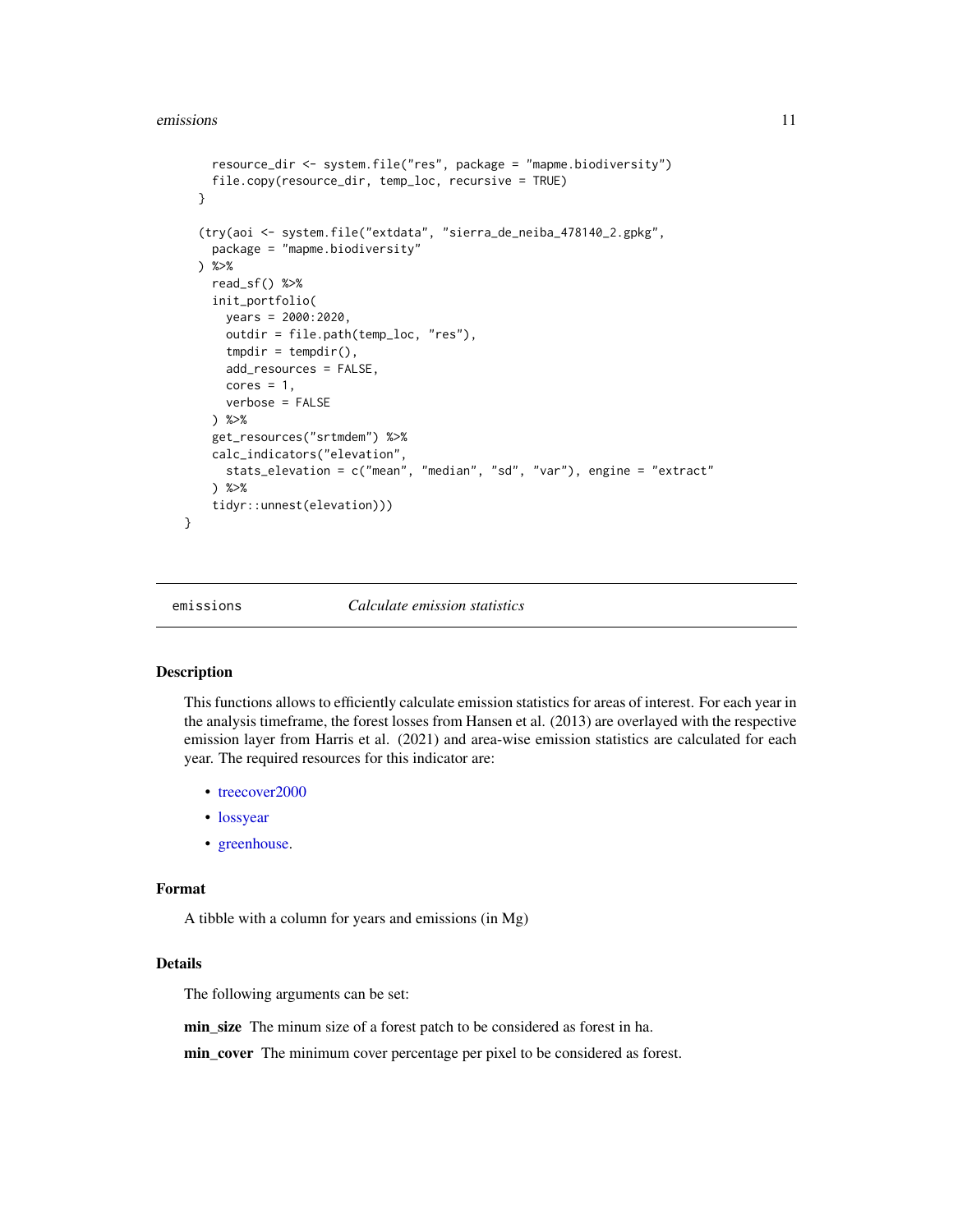#### Examples

```
library(sf)
library(mapme.biodiversity)
temp_loc <- file.path(tempdir(), "mapme.biodiversity")
if(!file.exists(temp_loc)){
dir.create(temp_loc)
resource_dir <- system.file("res", package = "mapme.biodiversity")
file.copy(resource_dir, temp_loc, recursive = TRUE)
}
(try(aoi <- system.file("extdata", "sierra_de_neiba_478140_2.gpkg",
                        package = "mapme.biodiversity") %>%
 read_sf() %>%
 init_portfolio(
   years = 2016:2017,
   outdir = file.path(temp_loc, "res"),
   tmpdir = tempdir(),add_resources = FALSE,
   cores = 1,verbose = FALSE
 ) %>%
 get_resources(
   resources = c("treecover2000", "lossyear", "greenhouse"),
   vers_treecover = "GFC-2020-v1.8", vers_lossyear = "GFC-2020-v1.8"
 ) %>%
 calc_indicators("emissions", min_size = 1, min_cover = 30) %>%
 tidyr::unnest(emissions)))
```
<span id="page-11-1"></span>esalandcover *ESA Copernicus Global Land Cover layer*

#### Description

This 100 meter spatial resolution land cover resource is published by Buchhorn et al. (2020) "Copernicus Global Land Cover Layers—Collection 2". The resource represents the actual surface cover of ground available annually for the period 2015 to 2019. The cell values range from 0 to 200, representing total of 23 discrete classifications from ESA.

#### Format

A global tiled raster resource available for years 2015 to 2019.

#### Source

<https://lcviewer.vito.be/download>

<span id="page-11-0"></span>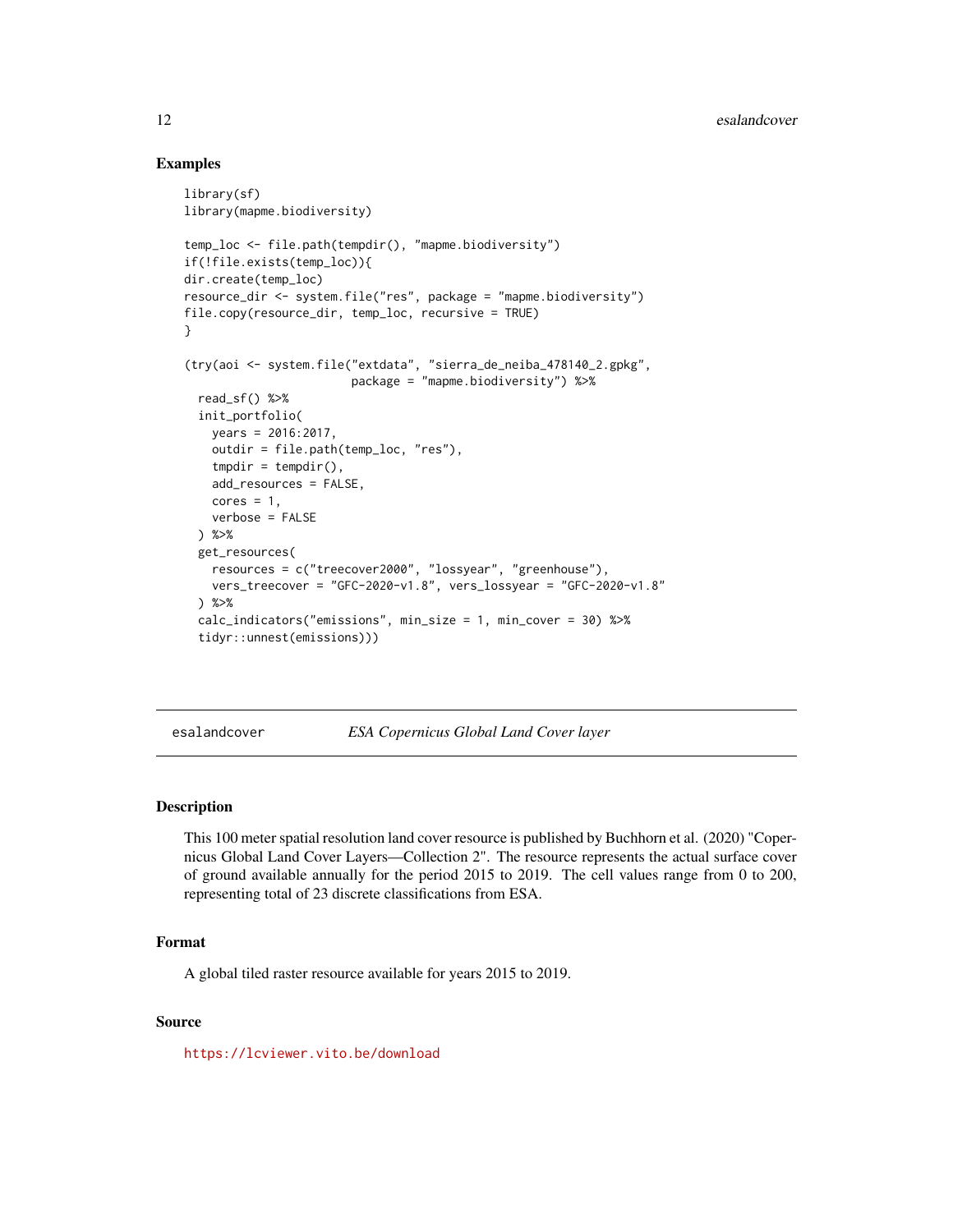#### <span id="page-12-0"></span>get\_resources 13

#### References

© European Union, Copernicus Land Monitoring Service (year), European Environment Agency (EEA)", f.ex. in 2018: "© European Union, Copernicus Land Monitoring Service 2018, European Environment Agency (EEA)

get\_resources *Download specific biodiversity resources*

#### **Description**

With get\_resources() specific biodiversity data sets required for the calculation of indicators can be downloaded. The function supports the specification of several indicators and their respective additional arguments. You can check the required arguments via available\_resources(), but the function will gracefully inform you about any misspecifications.

#### Usage

```
get_resources(x, resources, ...)
```
#### Arguments

| $\mathsf{x}$ | A biodiversity portfolio object constructed via init_portfolio()                                                                                                                                                                                                                 |
|--------------|----------------------------------------------------------------------------------------------------------------------------------------------------------------------------------------------------------------------------------------------------------------------------------|
| resources    | A character vector indicating the requested resources. All specified resources<br>must be supported by the package. You can use available_resources() to get<br>more information, e.g. additional required arguments and their default values,<br>about the supported resources. |
| $\cdot$      | Additional arguments required for the requested resources. Check available_resources()<br>to learn more about the supported resources and their arguments.                                                                                                                       |

#### Value

Primarily called for the side effect of downloading resources. Returns the sf portfolio object x with its attributes amended by the requested resources.

gmw *Calculate mangrove extent based on Global Mangrove Watch (GMW)*

#### Description

This function allows to efficiently calculate area of mangrove from Global Mangrove Watch - World Conservation Monitoring Centre (WCMC) for polygons. For each polygon, the area of the mangrove (in hectare) for desired year is returned. The required resources for this indicator are:

• [mangrove](#page-17-2)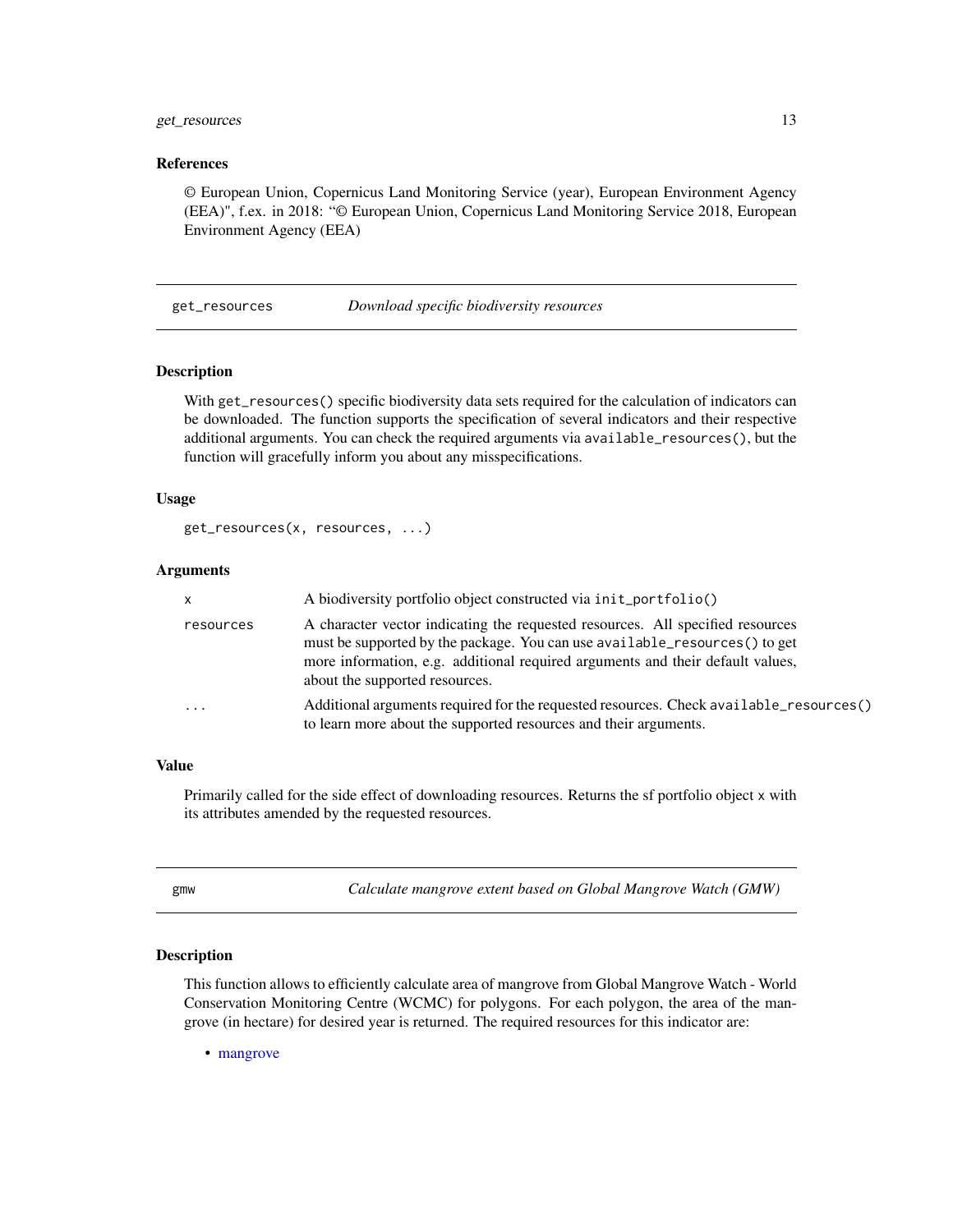#### <span id="page-13-0"></span>Format

A tibble with a column for area of mangrove (in ha) and corresponding year.

#### Examples

```
library(sf)
library(mapme.biodiversity)
temp_loc <- file.path(tempdir(), "mapme.biodiversity")
if(!file.exists(temp_loc)){
dir.create(temp_loc)
resource_dir <- system.file("res", package = "mapme.biodiversity")
file.copy(resource_dir, temp_loc, recursive = TRUE)
}
(try(aoi <- system.file("extdata", "sierra_de_neiba_478140_2.gpkg",
                        package = "mapme.biodiversity") %>%
 read_sf() %>%
 init_portfolio(
   years = c(1996, 2016),
   outdir = file.path(temp_loc, "res"),
   tmpdir = tempdir(),add_resources = FALSE,
   cores = 1,
   verbose = FALSE
 ) %>%
 get_resources("mangrove") %>%
 calc_indicators("gmw") %>%
 tidyr::unnest(gmw)))
```
<span id="page-13-1"></span>greenhouse *Forest greenhouse gas emissions*

#### **Description**

This resource is part of the publication by Harris et al. (2021) "Global maps of twenty-first century forest carbon fluxes.". It represents "the greenhouse gas emissions arising from stand-replacing forest disturbances that occurred in each modeled year (megagrams CO2 emissions/ha, between 2001 and 2020). Emissions include all relevant ecosystem carbon pools (aboveground biomass, belowground biomass, dead wood, litter, soil) and greenhouse gases (CO2, CH4, N2O)." The area unit that is downloaded here corresponds to the "megagrams of CO2 emissions/pixel" layer, in order to support the calculation of area-wise emissions.

#### Format

A global tiled raster resource available for all land areas.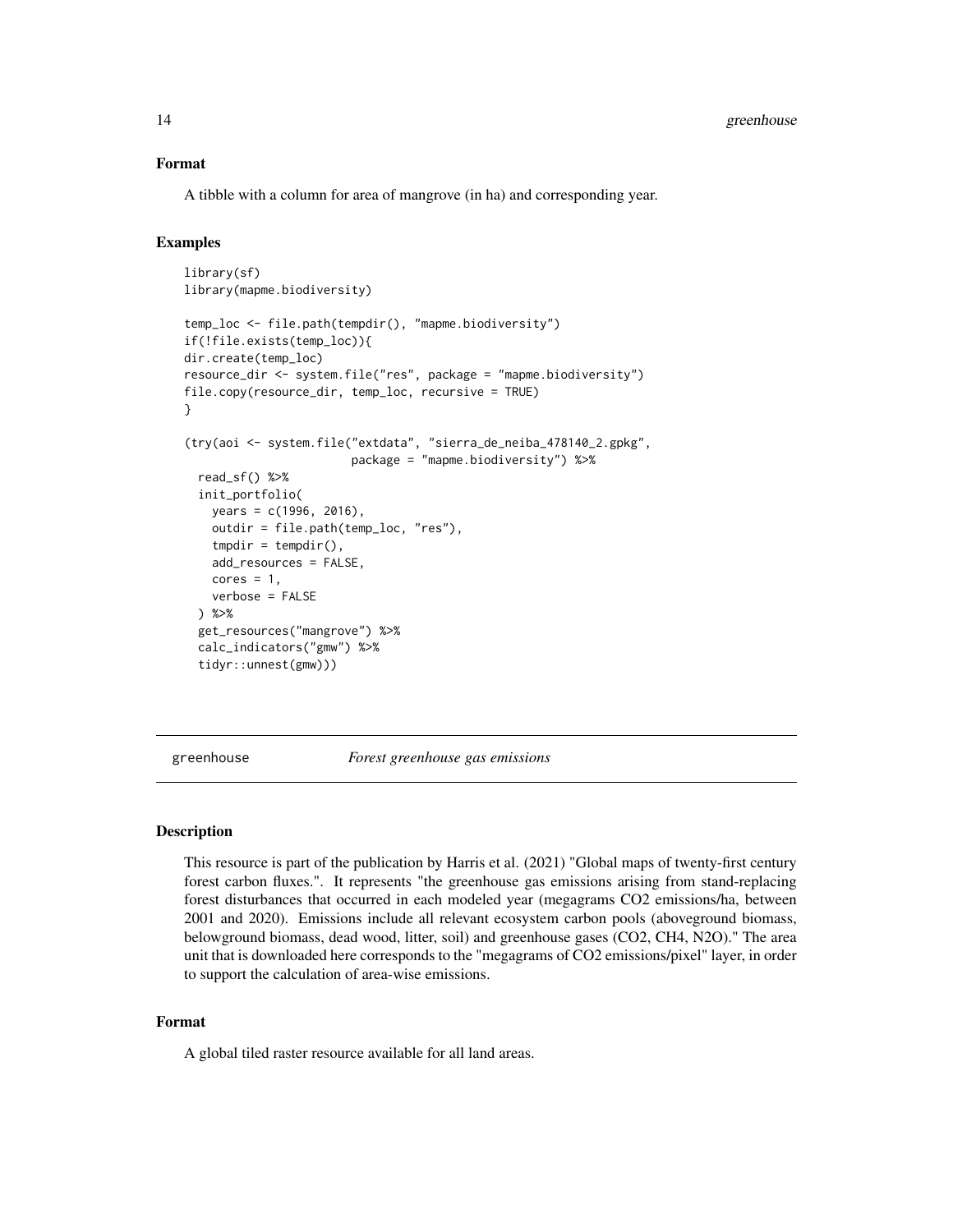#### <span id="page-14-0"></span>init\_portfolio 15

#### Details

There are no arguments users need to specify. However, users should note that the spatial extent for this dataset does not totally cover the same extent as the treecover2000 and lossyear resources by Hansen et al. (2013). A missing value (NA) will be inserted for greenhouse gas emissions for areas where no data is available.

#### Source

[https://data.globalforestwatch.org/datasets/gfw::forest-greenhouse-gas-emission](https://data.globalforestwatch.org/datasets/gfw::forest-greenhouse-gas-emissions/about)s/ [about](https://data.globalforestwatch.org/datasets/gfw::forest-greenhouse-gas-emissions/about)

#### References

Harris, N.L., Gibbs, D.A., Baccini, A. et al. Global maps of twenty-first century forest carbon fluxes. Nat. Clim. Chang. 11, 234–240 (2021). https://doi.org/10.1038/s41558-020-00976-6

init\_portfolio *Initialization of a biodiversity portfolio object*

#### Description

This function expects an sf object as its first argument that contains only geometry of type POLYGON or MULTIPOLYGON. Each row of the object is considered a single asset in the portfolio for which biodiversity indicators will be calculated further down the processing chain. Some preliminary checks are conducted, e.g. that the CRS of the object is EPSG:4326 otherwise it will be transformed. Some portfolio wide parameters such as the output directory for downloaded data sets, a temporal directory for intermediate calculation of the number of cores available for the indicator calculation can be set by the user to have more fine-control of the workflow. However, these parameters are also set to sensible defaults and thus can be omitted during portfolio initialization.

#### Usage

```
init_portfolio(
  x,
 years,
  outdir = getwd(),
  tmpdir = tempdir(),
  cores = parallel::detectCores() - 1,add_resources = TRUE,
  aria_bin = NULL,
  verbose = TRUE
)
```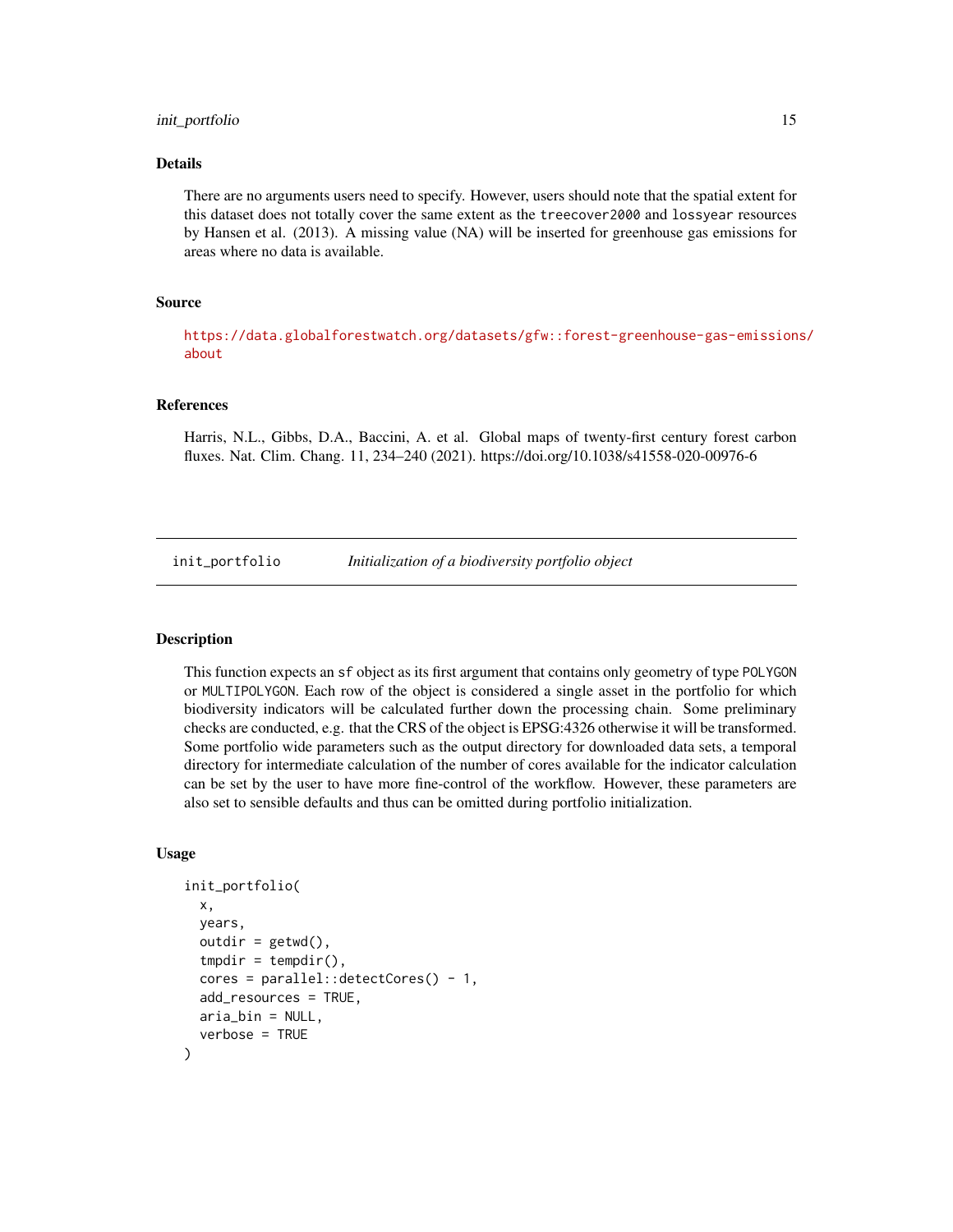#### <span id="page-15-0"></span>Arguments

| X             | The sf object to be transformed to a portfolio                                                                                                                                                                                                                                                                                                                                                                                                                                                       |
|---------------|------------------------------------------------------------------------------------------------------------------------------------------------------------------------------------------------------------------------------------------------------------------------------------------------------------------------------------------------------------------------------------------------------------------------------------------------------------------------------------------------------|
| years         | Numeric vector for time frame of the analysis handed over as a vector of con-<br>secutive years                                                                                                                                                                                                                                                                                                                                                                                                      |
| outdir        | Character indicating the directory where resources will be written to. If the<br>directory does not exist, we will attempt to create it. The output director cannot<br>be equal to the temporary directory. Defaults to the current working directory.                                                                                                                                                                                                                                               |
| tmpdir        | Character vector to a directory used for intermediate files. Defaults to the output<br>of tempdir(), e.g. the current R session's temporal directory. If a custom file<br>path does not exist, we will attempt to create it. Cannot be equal to the output<br>directory. Note, that for raster calculations we will set the temporal directory for<br>the terra package here. Please make sure that enough disk space is available<br>because some intermediate calculations can become quite large. |
| cores         | An integer value indicating the number of cores on the host machine available<br>for indicator calculation. It defaults to parallel:: $detectCores() - 1 cores$ ,<br><i>i.e.</i> one core less than all available cores.                                                                                                                                                                                                                                                                             |
| add_resources | Logical if existing resources in 'outdir' should be added to the portfolio. De-<br>faults to TRUE. Setting it to FALSE can be of use e.g. if a previous download<br>has terminated unexpectedly in order to resume.                                                                                                                                                                                                                                                                                  |
| aria_bin      | A character vector to an aria2c executable for parallel downloads                                                                                                                                                                                                                                                                                                                                                                                                                                    |
| verbose       | Logical, defaults to TRUE, indicating if progress information is printed.                                                                                                                                                                                                                                                                                                                                                                                                                            |

#### Value

The sf portfolio object x with amended attributes controlling the processing behavior further down the processing chain.

landcover *Calculate area of different landcover classes*

#### Description

The land cover data shows us how much of the region is covered by forests, rivers, wetlands, barren land, or urban infrastructure thus allowing the observation of land cover dynamics over a period of time. This function allows to efficiently calculate area of different landcover classes for polygons. For each polygon, the area of the classes in hectare(ha) is returned. The required resources for this indicator are:

• [esalandcover](#page-11-1)

#### Format

A tibble with a column for area (in ha) per landcover class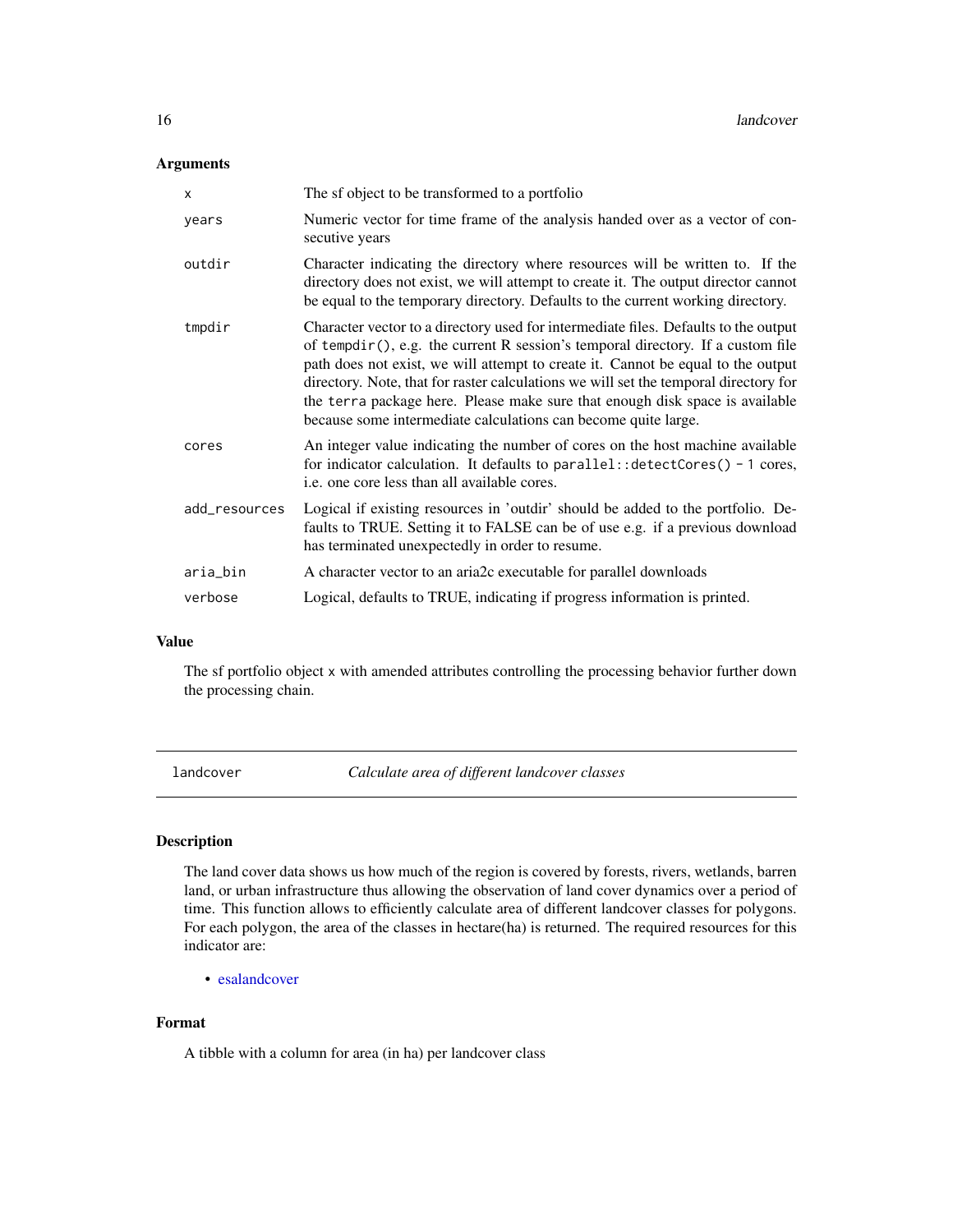#### <span id="page-16-0"></span>lossyear and the contract of the contract of the contract of the contract of the contract of the contract of the contract of the contract of the contract of the contract of the contract of the contract of the contract of t

#### Examples

```
library(sf)
library(mapme.biodiversity)
temp_loc <- file.path(tempdir(), "mapme.biodiversity")
if(!file.exists(temp_loc)){
dir.create(temp_loc)
resource_dir <- system.file("res", package = "mapme.biodiversity")
file.copy(resource_dir, temp_loc, recursive = TRUE)
}
(try(aoi <- system.file("extdata", "sierra_de_neiba_478140_2.gpkg",
                        package = "mapme.biodiversity") %>%
 read_sf() %>%
 init_portfolio(
   years = 2016:2017,
   outdir = file.path(temp_loc, "res"),
   tmpdir = tempdir(),add_resources = FALSE,
   cores = 1,verbose = FALSE
 ) %>%
 get_resources("esalandcover") %>%
 calc_indicators("landcover") %>%
 tidyr::unnest(landcover)))
```
<span id="page-16-1"></span>

lossyear *Year of forest loss occurence*

#### **Description**

This resource is part of the publication by Hansen et al. (2013) "High-Resolution Global Maps of 21st-Century Forest Cover Change". It represents "Forest loss during the period 2000–2020, defined as a stand-replacement disturbance, or a change from a forest to non-forest state. Encoded as either 0 (no loss) or else a value in the range  $1-20$ , representing loss detected primarily in the year 2001–2020, respectively." Due to changes in the satellites products used in the compilation of the tree loss product, results before the year 2011 and afterwards are not directly comparable until reprocessing has finished. Users should be aware of this limitation, especially when the timeframe of the analysis spans over the two periods delimited by the year 2011.

#### Format

A global tiled raster resource available for all land areas.

#### Details

The following argument can be set:

vers lossyear The version of the dataset to download. Defaults to "GFC-2020-v1.8". Check mapme.biodiversity:::.available\_gfw\_versions() to get a list of available versions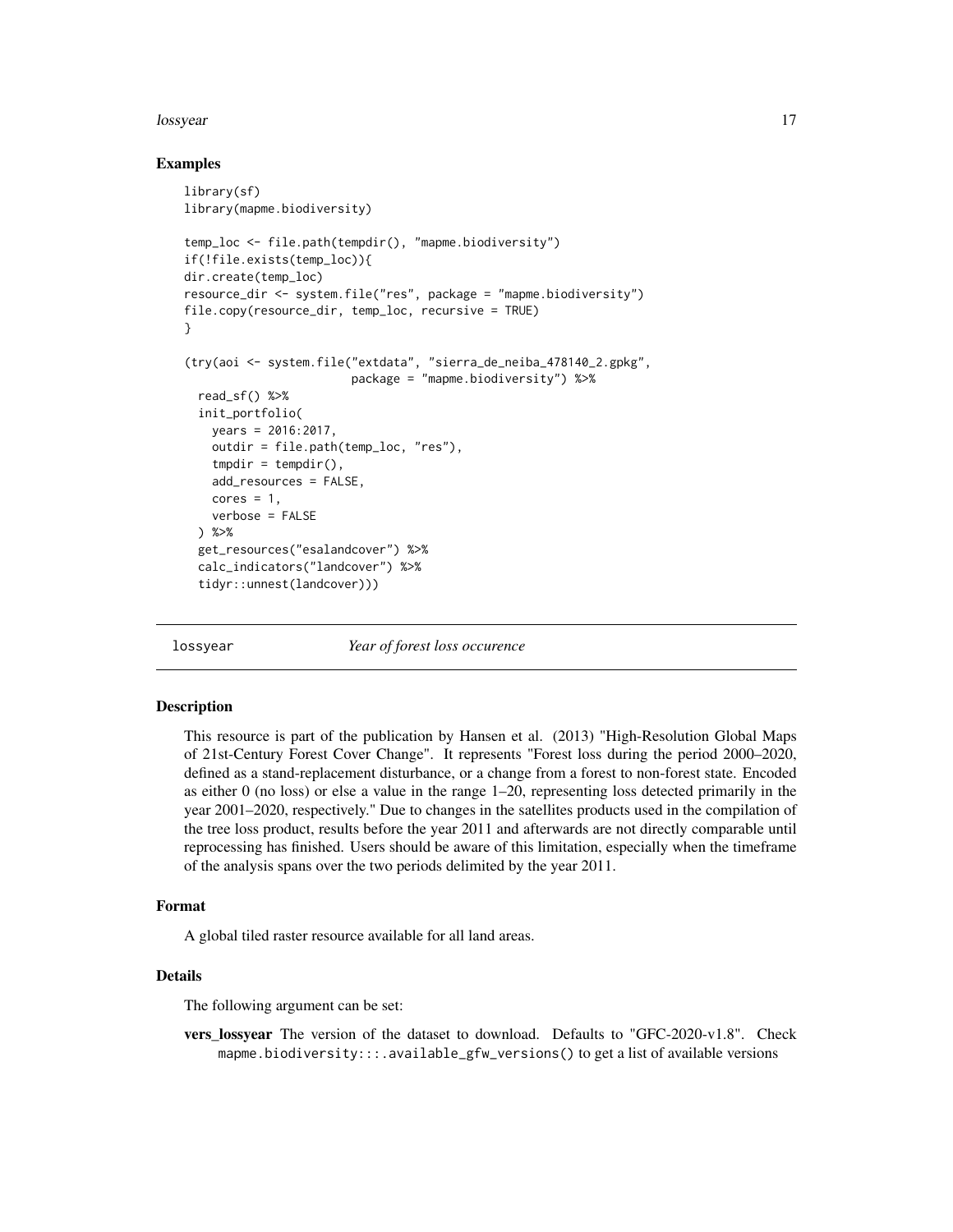#### <span id="page-17-0"></span>Source

<https://data.globalforestwatch.org/documents/tree-cover-loss/explore>

#### **References**

Hansen, M. C., P. V. Potapov, R. Moore, M. Hancher, S. A. Turubanova, A. Tyukavina, D. Thau, S. V. Stehman, S. J. Goetz, T. R. Loveland, A. Kommareddy, A. Egorov, L. Chini, C. O. Justice, and J. R. G. Townshend. 2013. "High-Resolution Global Maps of 21st-Century Forest Cover Change." Science 342 (15 November): 850–53.

<span id="page-17-2"></span>

mangrove *Global Mangrove Extent Polygon*

#### Description

This resource is part of the publication by Bunting et al. (2018) "The Global Mangrove Watch—A New 2010 Global Baseline of Mangrove Extent". The polygons represent the mangrove, which is tropical coastal vegetation and considered the most significant part of the marine ecosystem. This resource is available for the period 1996- 2016 from Global Mangrove Watch (GMW), providing geospatial information about global mangrove extent.

#### Format

Global mangrove extent polygon available for years 1996, 2007-2010, 2015, and 2016.

#### Source

<https://data.unep-wcmc.org/datasets/45>

#### References

Bunting P., Rosenqvist A., Lucas R., Rebelo L-M., Hilarides L., Thomas N., Hardy A., Itoh T., Shimada M. and Finlayson C.M. (2018). The Global Mangrove Watch – a New 2010 Global Baseline of Mangrove Extent. Remote Sensing 10(10): 1669. doi:10.3390/rs10101669.

<span id="page-17-1"></span>nasagrace *NASA GRACE-based Drought Indicator layer*

#### Description

The resource is published by NASA GRACE Tellus. This data set reflects on potential drought conditions in the shallow groundwater section relative to a reference period spanning from 1948 to 2012. It is available as a global raster with a weekly temporal resolution starting with the year 2003. The value indicates the wetness percentile of a given pixel with regard to the reference period.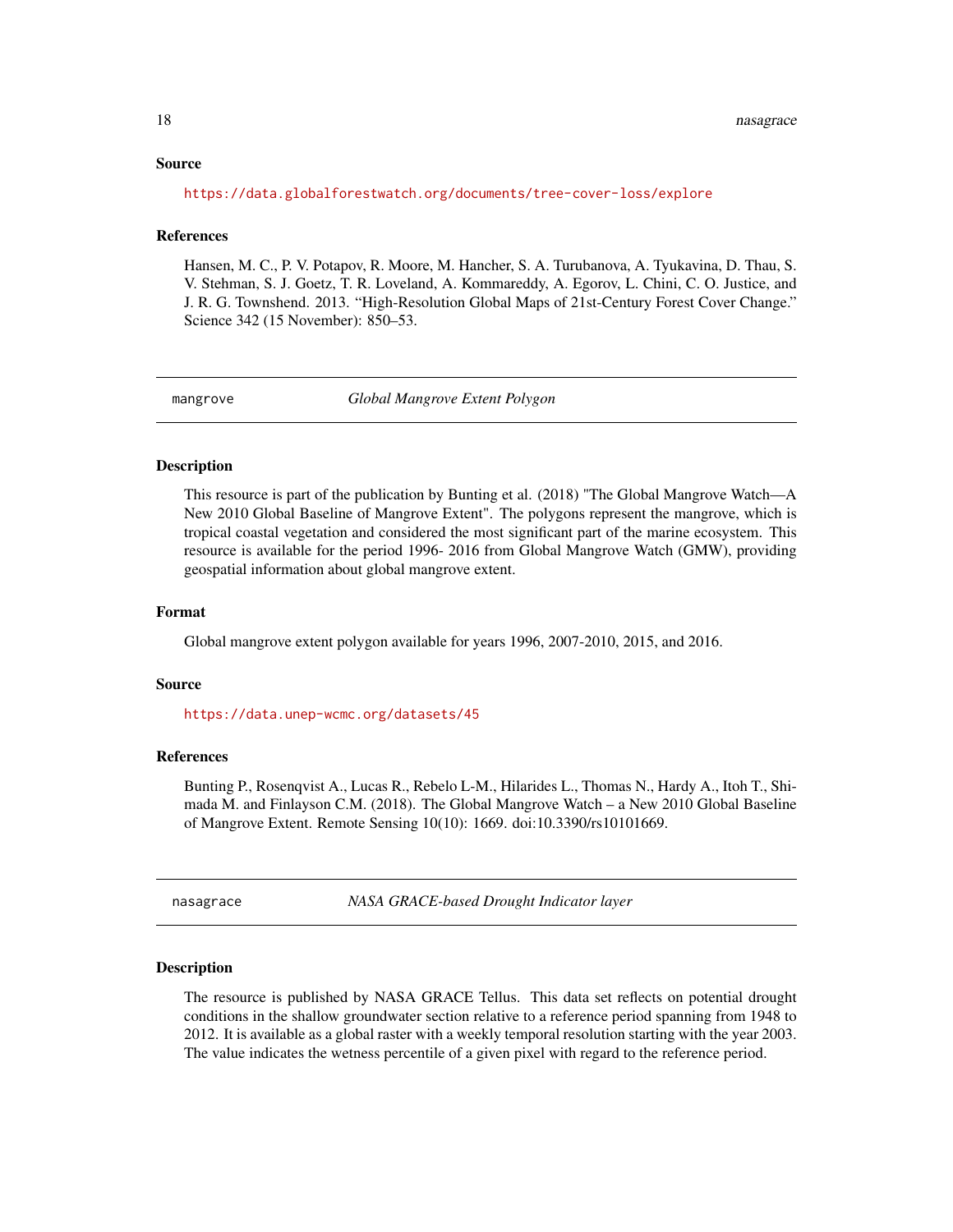#### <span id="page-18-0"></span>popcount that the contract of the contract of the contract of the contract of the contract of the contract of the contract of the contract of the contract of the contract of the contract of the contract of the contract of

#### Format

Global raster layers available for years 2003 to present.

#### Source

<https://nasagrace.unl.edu/globaldata/>

popcount *Calculate population count statistics*

#### Description

WorldPop, which was initiated in 2013, offers easy access to spatial demographic datasets, claiming to use peer-reviewed and fully transparent methods to create global mosaics for the years 2000 to 2020. This function allows to efficiently calculate population count statistics (e.g. total number of population) for polygons. For each polygon, the desired statistic/s (min, max, sum, mean, median, sd or var) is/are returned. The required resources for this indicator are:

• [worldpop](#page-33-1)

#### Format

A tibble with a column for population count statistics

#### **Details**

The following arguments can be set:

- stats\_popcount Function to be applied to compute statistics for polygons either one or multiple inputs as character. Supported statistics are: "mean", "median", "sd", "min", "max", "sum" "var".
- engine The preferred processing functions from either one of "zonal", "extract" or "exactextract" as character.

```
library(sf)
library(mapme.biodiversity)
```

```
temp_loc <- file.path(tempdir(), "mapme.biodiversity")
if(!file.exists(temp_loc)){
dir.create(temp_loc)
resource_dir <- system.file("res", package = "mapme.biodiversity")
file.copy(resource_dir, temp_loc, recursive = TRUE)
}
(try(aoi <- system.file("extdata", "sierra_de_neiba_478140_2.gpkg",
                        package = "mapme.biodiversity") %>%
```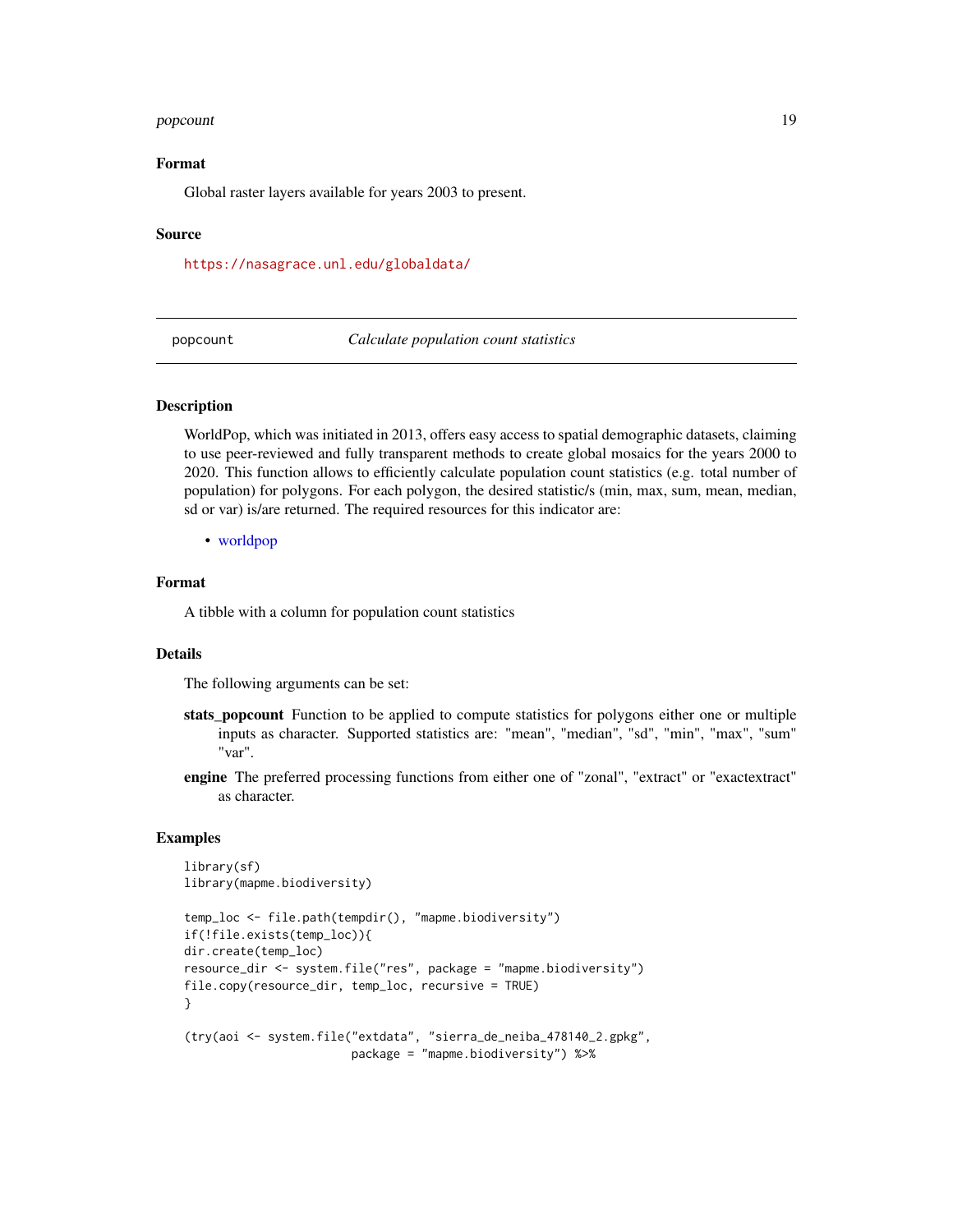```
read_sf() %>%
init_portfolio(
  years = 2000:2010,
  outdir = file.path(temp_loc, "res"),
  tmpdir = tempdir(),add_resources = FALSE,
  cores = 1,verbose = FALSE
) %>%
get_resources("worldpop") %>%
calc_indicators("popcount", stats_popcount = c("sum", "median"), engine = "extract") %>%
tidyr::unnest(popcount)))
```
read\_portfolio *Reading a portfolio object from disk*

#### Description

This function can be used to read a portfolio object that was previously written to disk via write\_portfolio() back into R as an sf object. It should specifically be directed against a GeoPackage which was the output of write\_portfolio(), otherwise the function is very likely to fail. All available indicators will be read back into R as nested list columns reflecting the output once calc\_indicators() has been called.

#### Usage

```
read_portfolio(file, ...)
```
#### Arguments

| file                    | A character vector pointing to a GeoPackage that has been previously written to<br>disk via write_portfolio() |
|-------------------------|---------------------------------------------------------------------------------------------------------------|
| $\cdot$ $\cdot$ $\cdot$ | Additional arguments supplied to st_read()                                                                    |

#### Details

Important Note Portfolio-wide attributes that were specified via init\_portfolio() will not be reconstructed. The reason is that users most likely exported to a GeoPackage in order to share their data, thus the file is very likely to be opened on a different machine / in a different working directory. Users can simply apply init\_portfolio() on the object to re-set these attributes.

#### Value

An sf object object with nested list columns for every indicator table found in the GeoPackage source file.

<span id="page-19-0"></span>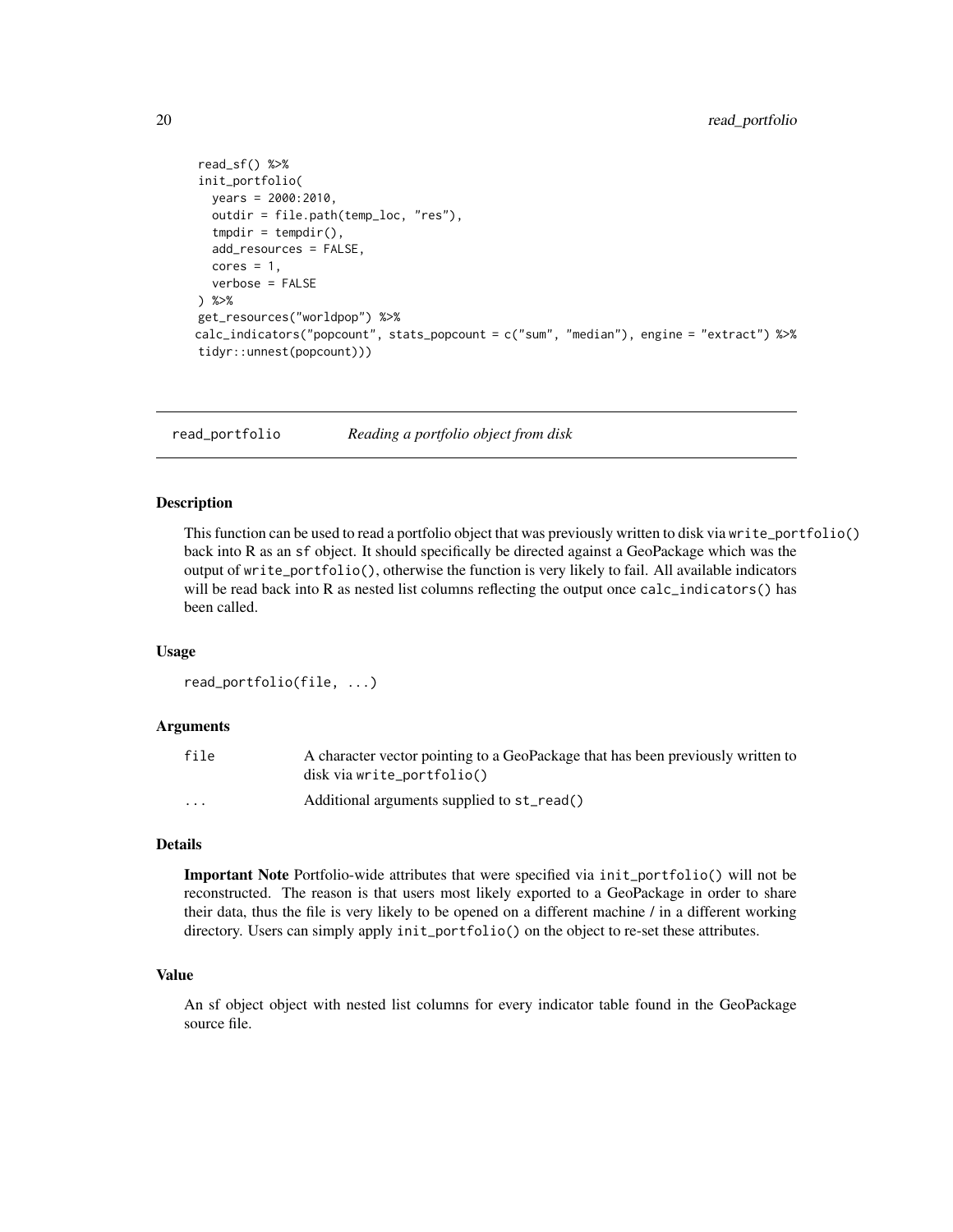#### <span id="page-20-1"></span><span id="page-20-0"></span>Description

Soilgrids is a project combining global observation data with machine learning to map the spatial distribution of soil properties across the globe. It is produced at a spatial resolution of 250 meters and each parameters is mapped at different depths. In order to be able to assess prediction uncertainty, besides the mean and median prediction, the 0.05 and 0.95 percentile predictions are available. The following parameters are available:

bdod Bulk density of the fine earth fraction (kg/dm3)

- cec Cation Exchange Capacity of the soil (cmol(c)/kg)
- cfvo Volumetric fraction of coarse fragments > 2 mm (cm3/100cm3 (volPerc))
- clay Proportion of clay particles  $< 0.002$  mm in the fine earth fraction (g/100g)
- nitrogen Total nitrogen (g/kg)
- phh2o Soil pH (pH)
- sand Proportion of sand particles  $> 0.05$  mm in the fine earth fraction (g/100g)
- silt Proportion of silt particles  $>= 0.002$  mm and  $<= 0.05$  mm in the fine earth fraction (g/100g)
- soc Soil organic carbon content in the fine earth fraction (g/kg)
- ocd Organic carbon density (kg/m3)
- ocs Organic carbon stocks (kg/m²)

#### Format

A global tiled raster resource available for all land areas.

#### Details

Users can specify the following arguments:

layer The soil parameter as a single charachter

depth The requested depth as a single chrachter

stat The predicted statistic as a single charachter

Except for ocs, which is only available for a depth of "0-30cm", all other parameters are available at the following depths:

- "0-5cm"
- "5-15cm"
- "15-30cm"
- "30-60cm"
- "60-100cm"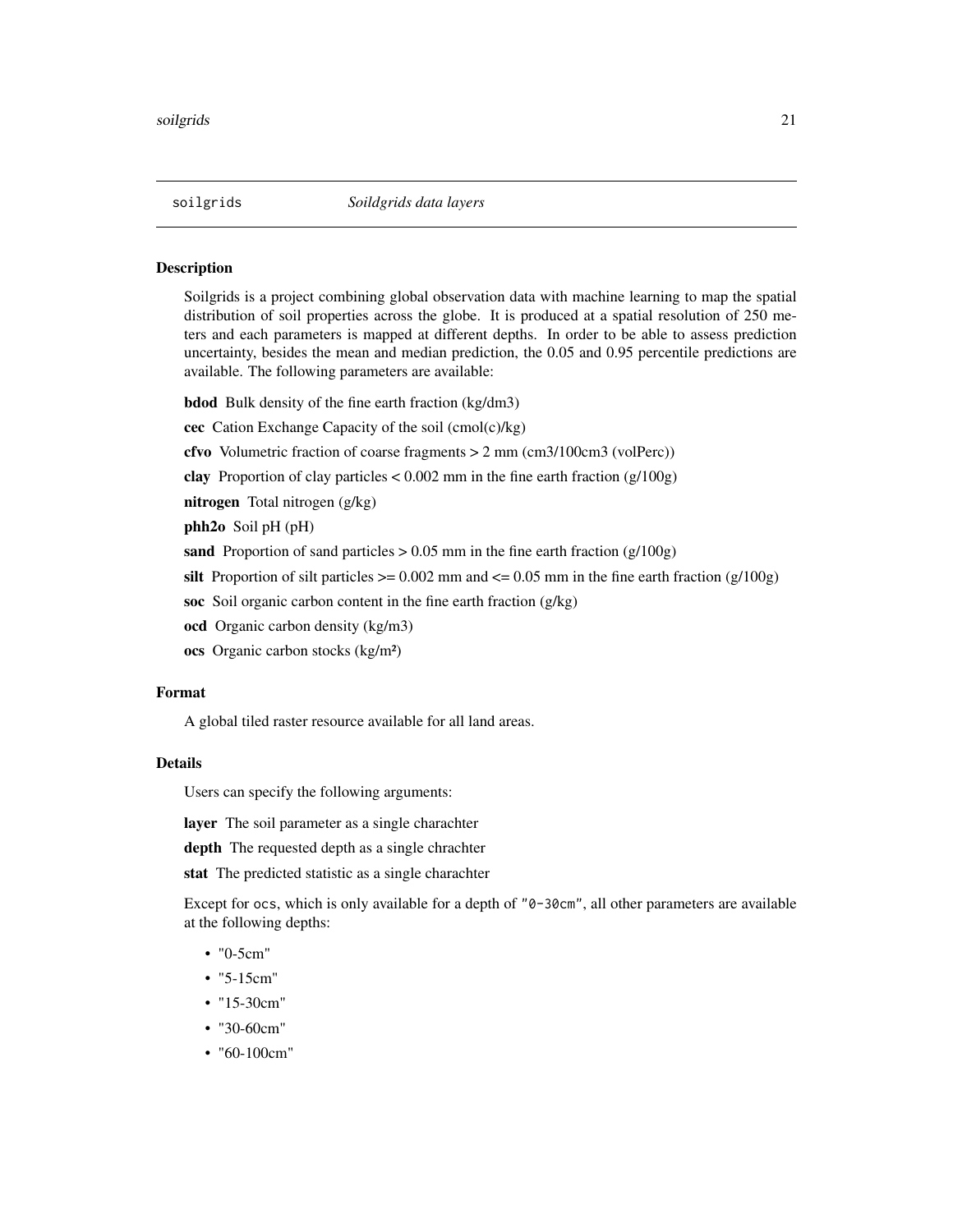#### <span id="page-21-0"></span>22 soilproperties

• "100-200cm"

Each parameter and depth is available for the following statistics:

- "Q0.05"
- "Q0.50"
- "mean"
- "Q0.95"

#### Source

<https://www.isric.org/explore/soilgrids>

#### References

Hengl T, Mendes de Jesus J, Heuvelink GBM, Ruiperez Gonzalez M, Kilibarda M, et al. (2017) SoilGrids250m: Global gridded soil information based on machine learning. PLOS ONE 12(2): e0169748. doi: [10.1371/journal.pone.0169748](https://doi.org/10.1371/journal.pone.0169748)

soilproperties *Calculate Zonal Soil Properties*

#### **Description**

This indicator allows the extraction of zonal statistics for resource layers previously downloaded from soilgrids, thus in total supporting the calculation of zonal statistics for 10 different soil properties at 6 different depths for a total of 4 different model outputs (stat). Zonal statistics will be calculated for all soilgrid layers that have been previously made available vie get\_resources(). The required resource for this indicator is:

• [soilgrids](#page-20-1)

#### Format

A tibble with a column for the soilgrid layer, the depth and the model output statistic as well as additionall columns for all zonal statistics specified via stats\_soil

#### Details

- stats\_soil Function to be applied to compute statistics for polygons either single or multiple inputs as character. Supported statistics are: "mean", "median", "sd", "min", "max", "sum" "var".
- engine The preferred processing functions from either one of "zonal", "extract" or "exactextract" as character.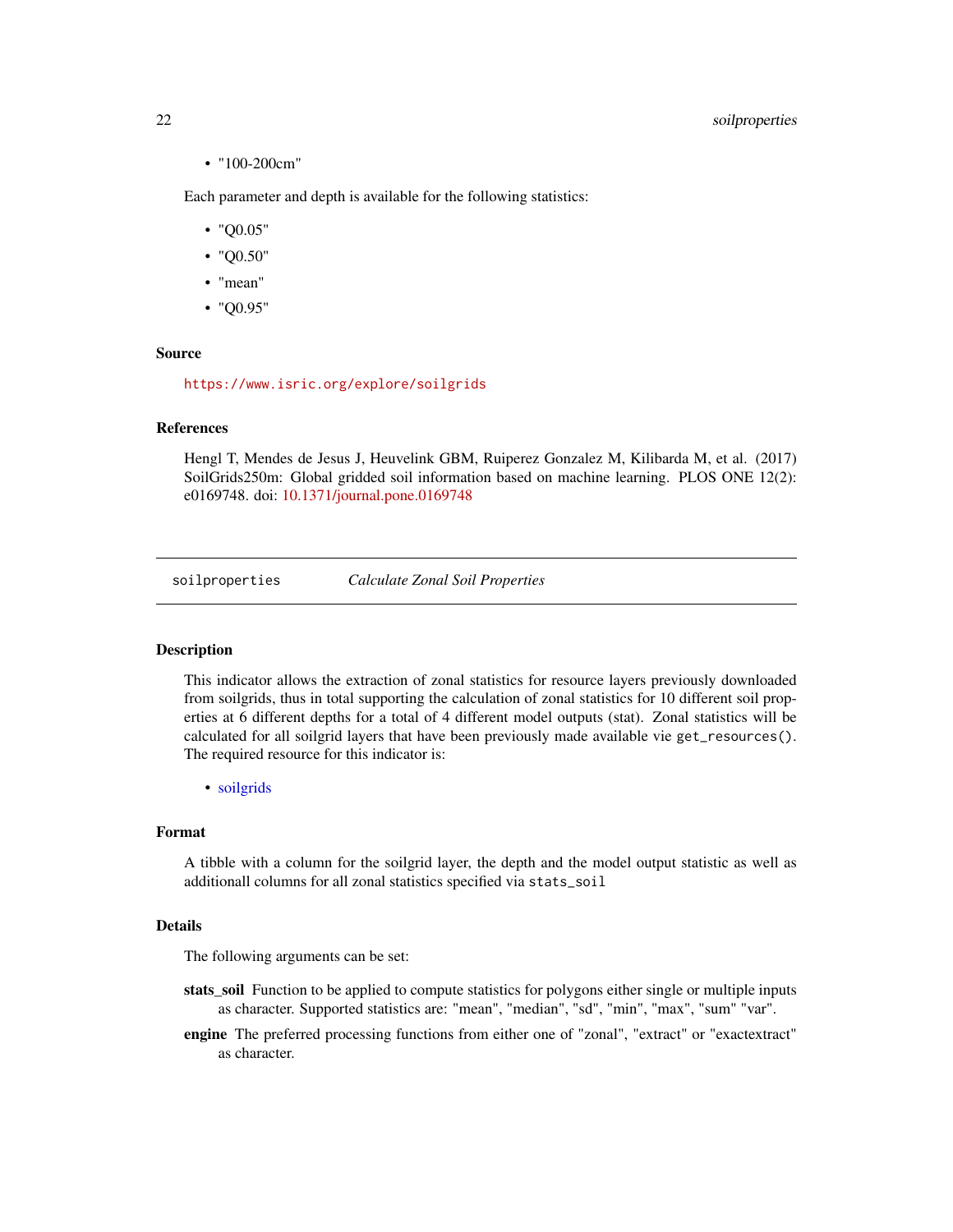#### <span id="page-22-0"></span>srtmdem 23

#### Examples

```
library(sf)
library(mapme.biodiversity)
temp_loc <- file.path(tempdir(), "mapme.biodiversity")
if(!file.exists(temp_loc)){
dir.create(temp_loc)
resource_dir <- system.file("res", package = "mapme.biodiversity")
file.copy(resource_dir, temp_loc, recursive = TRUE)
}
(try(aoi <- system.file("extdata", "sierra_de_neiba_478140_2.gpkg",
                        package = "mapme.biodiversity") %>%
 read_sf() %>%
 init_portfolio(
   years = 2022,
   outdir = file.path(temp_loc, "res"),
   tmpdir = tempdir(),add_resources = FALSE,
   cores = 1,verbose = FALSE
 ) %>%
 get_resources("soilgrids",
   layers = c("clay", "silt"), depths = c("0-5cm", "5-15cm"), stats = "mean") %>%
 calc_indicators("soilproperties", stats_soil = c("mean", "median"), engine = "extract") %>%
 tidyr::unnest(soilproperties)))
```
<span id="page-22-1"></span>srtmdem *SRTM 30m Digital Elevation Model (DEM) layer*

#### Description

This resource is published by Farr et al. (2007) "The Shuttle Radar Topography Mission". The layer represents the 30m global terrestrial digital elevation model from the NASA Shuttle Radar Topographic Mission (SRTM), available for download as 5 degree x 5 degree tiles. It is encoded as meter, representing the elevation at the particular grid cell.

#### Format

A global tiled raster resource available for all land areas.

#### Source

<https://srtm.csi.cgiar.org/>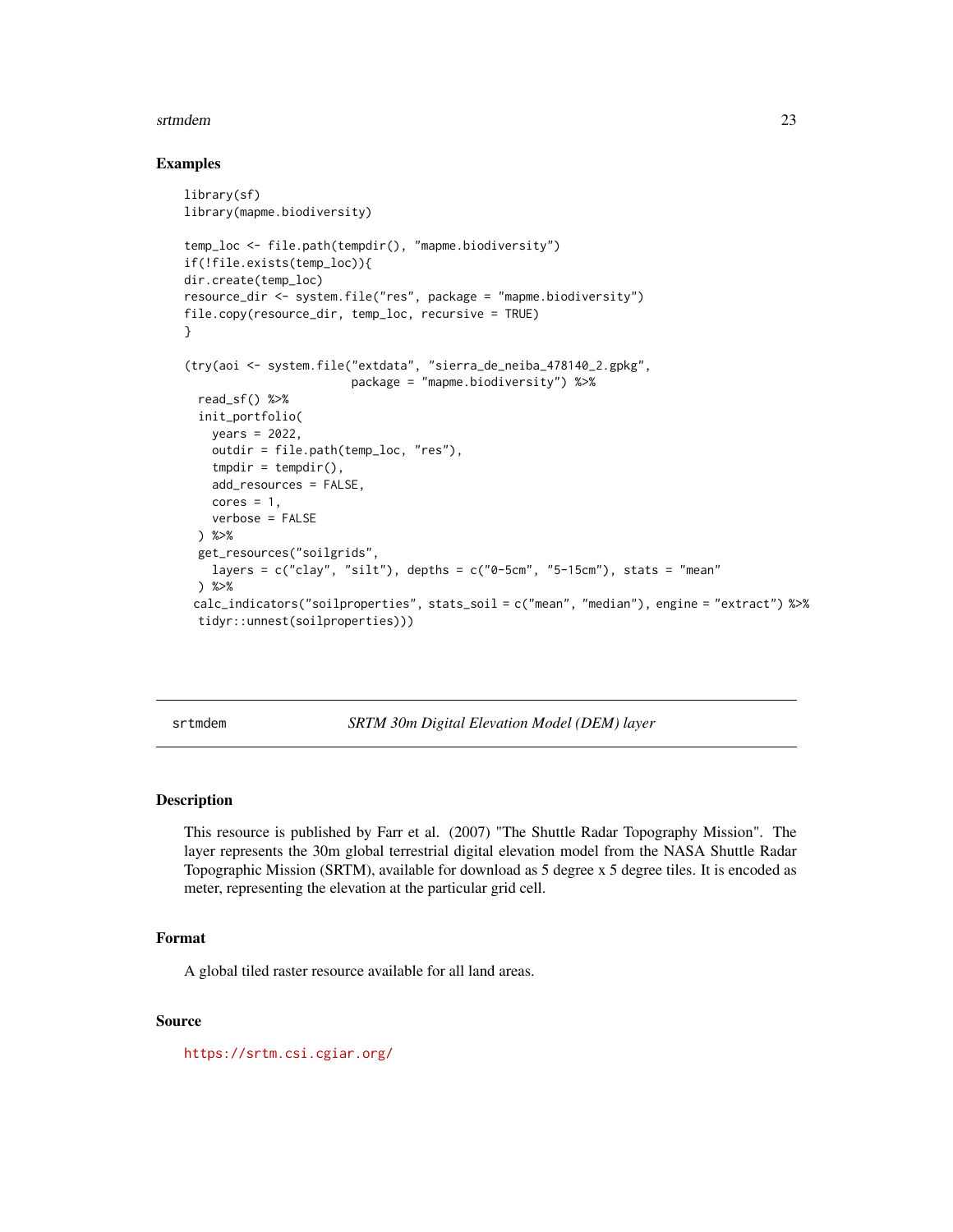#### <span id="page-23-0"></span>References

NASA Shuttle Radar Topography Mission (SRTM)(2013). Shuttle Radar Topography Mission (SRTM) Global. Distributed by OpenTopography. https://doi.org/10.5069/G9445JDF. Accessed: 2022-03-17

teow *Calculate terrestrial ecoregions statistics (TEOW) based on WWF*

#### Description

This function allows to efficiently retrieve the name of the ecoregions and compute the corresponding area from Terrestrial Ecoregions of the World (TEOW) - World Wildlife Fund (WWF) for polygons. For each polygon, the name and area of the ecoregions (in hectare) is returned. The required resources for this indicator are:

• [ecoregions](#page-8-1)

#### Format

A tibble with a column for name of the ecoregions and corresponding area (in ha).

```
library(sf)
library(mapme.biodiversity)
temp_loc <- file.path(tempdir(), "mapme.biodiversity")
if(!file.exists(temp_loc)){
dir.create(temp_loc)
resource_dir <- system.file("res", package = "mapme.biodiversity")
file.copy(resource_dir, temp_loc, recursive = TRUE)
}
(try(aoi <- system.file("extdata", "sierra_de_neiba_478140_2.gpkg",
                        package = "mapme.biodiversity") %>%
 read_sf() %>%
 init_portfolio(
   years = 2001,
   outdir = file.path(temp_loc, "res"),
   tmpdir = tempdir(),add_resources = FALSE,
   cores = 1,verbose = FALSE
 ) %>%
 get_resources("ecoregions") %>%
 calc_indicators("teow") %>%
 tidyr::unnest(teow)))
```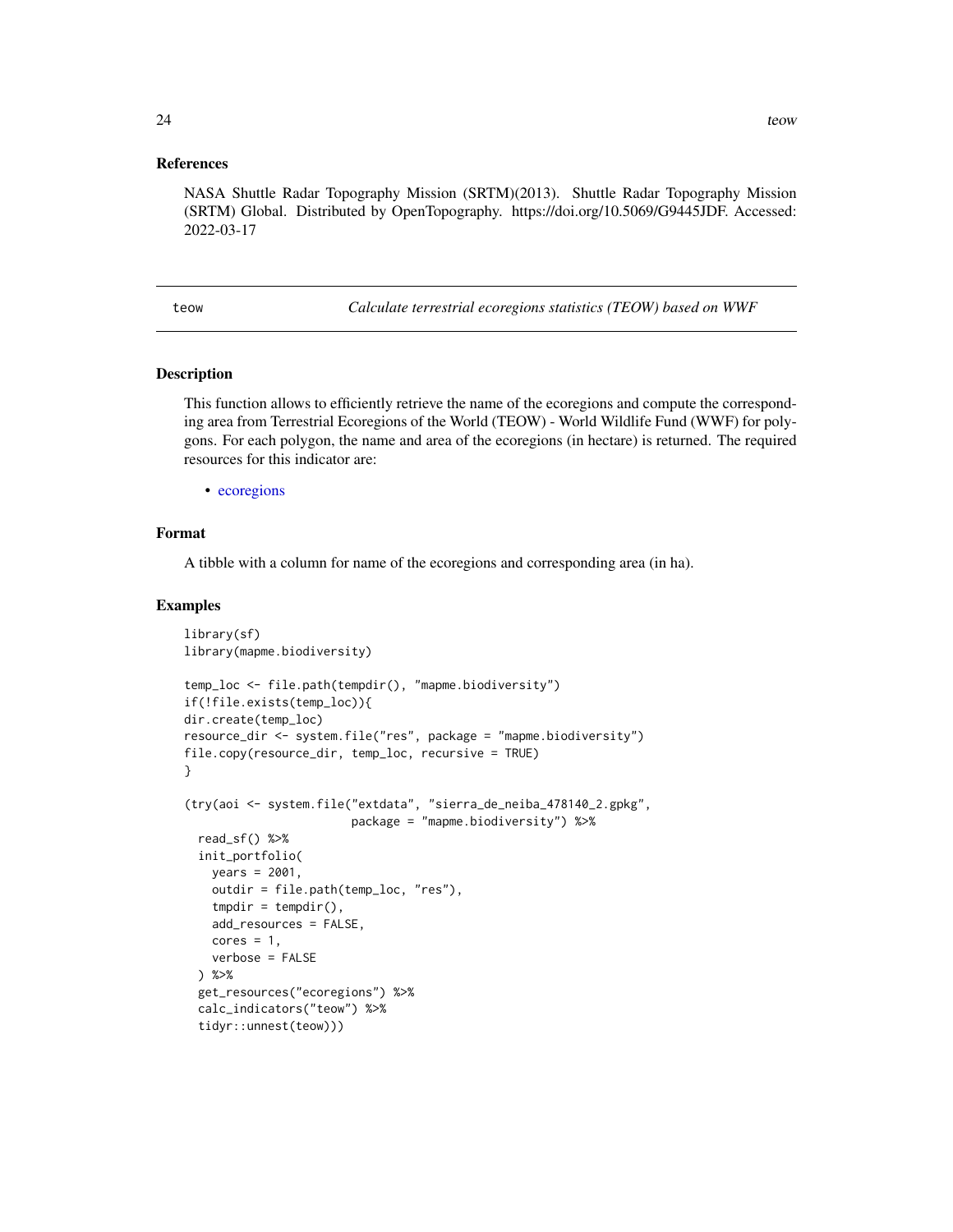#### <span id="page-24-1"></span><span id="page-24-0"></span>Description

This resource is published by Weiss et al. (2018) "A global map of travel time to cities to assess inequalities in accessibility in 2015" on journal nature. Accessibility is the ease with which larger cities can be reached from a certain location. This resource represents the travel time to major cities in the year 2015. Encoded as minutes, representing the time needed to reach that particular cell from nearby city of target population range. The following ranges to nearby cities are available:

- "5k\_10k"
- "10k\_20k"
- "20k\_50k"
- "50k\_100k"
- "100k\_200k"
- "200k\_500k"
- "500k\_1mio"
- "1mio\_5mio"
- "50k\_50mio"
- "5k\_110mio"
- "20k\_110mio"

#### Format

Global raster layer available for year 2015.

#### Details

The following argument should be specified by users:

range\_traveltime A character vector indicating one or more ranges to download.

#### Source

[https://figshare.com/articles/dataset/Travel\\_time\\_to\\_cities\\_and\\_ports\\_in\\_the\\_yea](https://figshare.com/articles/dataset/Travel_time_to_cities_and_ports_in_the_year_2015/7638134/3)r\_ [2015/7638134/3](https://figshare.com/articles/dataset/Travel_time_to_cities_and_ports_in_the_year_2015/7638134/3)

#### References

Weiss, D. J., Nelson, A., Gibson, H. S., Temperley, W., Peedell, S., Lieber, A., . . . & Gething, P. W. (2018). A global map of travel time to cities to assess inequalities in accessibility in 2015. Nature, 553(7688), 333-336.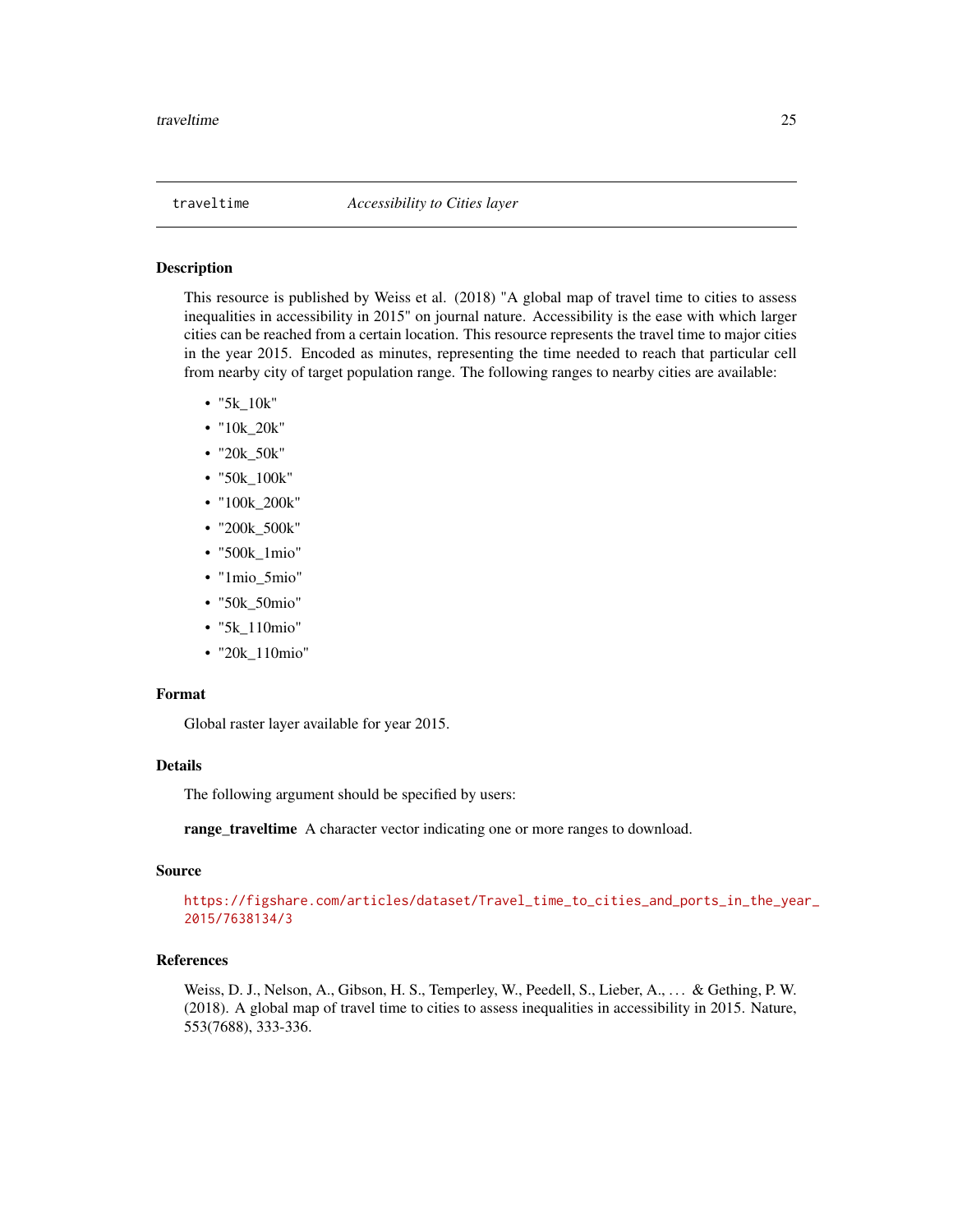<span id="page-25-0"></span>

#### Description

This functions allows to efficiently calculate treecover statistics for polygons. For each year in the analysis timeframe, the forest losses in preceeding and the current years are substracted from the treecover in the year 2000 and actual treecover figures within the polygon are returned. The required resources for this indicator are:

- [treecover2000](#page-26-1)
- [lossyear](#page-16-1)

#### Format

A tibble with a column for years and treecover (in ha)

#### Details

The following arguments can be set:

min size The minum size of a forest patch to be considered as forest in ha.

min\_cover The minimum cover percentage per pixel to be considered as forest.

```
library(sf)
library(mapme.biodiversity)
temp_loc <- file.path(tempdir(), "mapme.biodiversity")
if(!file.exists(temp_loc)){
dir.create(temp_loc)
resource_dir <- system.file("res", package = "mapme.biodiversity")
file.copy(resource_dir, temp_loc, recursive = TRUE)
}
(try(aoi <- system.file("extdata", "sierra_de_neiba_478140_2.gpkg",
                        package = "mapme.biodiversity") %>%
  read_sf() %>%
  init_portfolio(
   years = 2016:2017,
   outdir = file.path(temp_loc, "res"),
    tmpdir = tempdir(),add_resources = FALSE,
    cores = 1,verbose = FALSE
  ) %>%
  get_resources(
   resources = c("treecover2000", "lossyear"),
```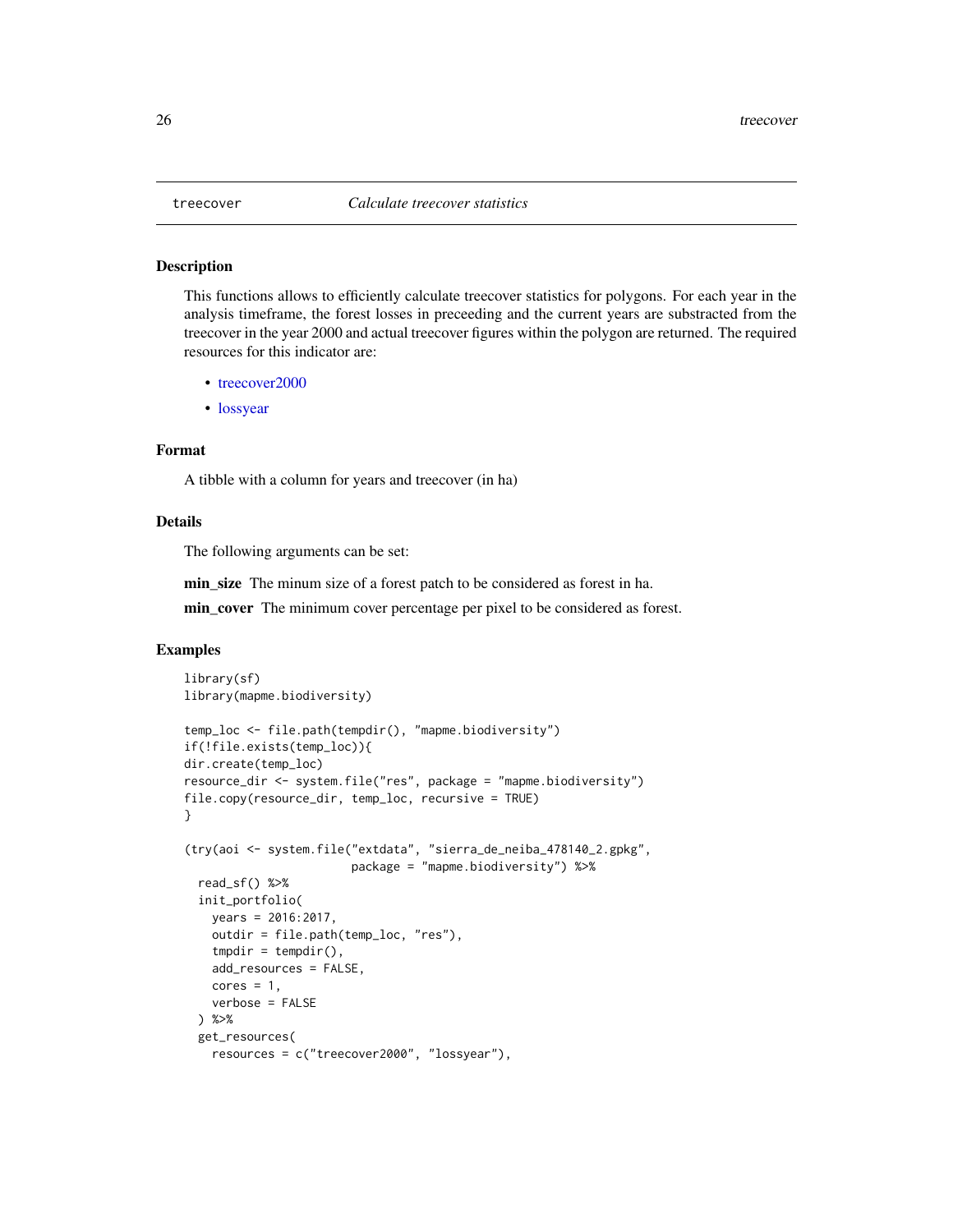```
vers_treecover = "GFC-2020-v1.8", vers_lossyear = "GFC-2020-v1.8"
) %>%
calc_indicators("treecover", min_size = 1, min_cover = 30) %>%
tidyr::unnest(treecover)))
```
<span id="page-26-1"></span>

treecover2000 *Treecover for the year 2000*

#### Description

This resource is part of the publication by Hansen et al. (2013) "High-Resolution Global Maps of 21st-Century Forest Cover Change". It represents "tree cover in the year 2000, defined as canopy closure for all vegetation taller than 5m in height. Encoded as a percentage per output grid cell, in the range 0–100." Due to changes in the satellites products used in the compilation of the treecover product, results before the year 2011 and afterwards are not directly comparable until reprocessing has finished. Users should be aware of this limitation, especially when the timeframe of the analysis spans over the two periods delimited by the year 2011.

#### Format

A global tiled raster resource available for all land areas.

#### Details

The following argument can be set:

vers\_treecover The version of the dataset to download. Defaults to "GFC-2020-v1.8". Check mapme.biodiversity:::.available\_gfw\_versions() to get a list of available versions

#### Source

<https://data.globalforestwatch.org/documents/tree-cover-2000/explore>

#### References

Hansen, M. C., P. V. Potapov, R. Moore, M. Hancher, S. A. Turubanova, A. Tyukavina, D. Thau, S. V. Stehman, S. J. Goetz, T. R. Loveland, A. Kommareddy, A. Egorov, L. Chini, C. O. Justice, and J. R. G. Townshend. 2013. "High-Resolution Global Maps of 21st-Century Forest Cover Change." Science 342 (15 November): 850–53.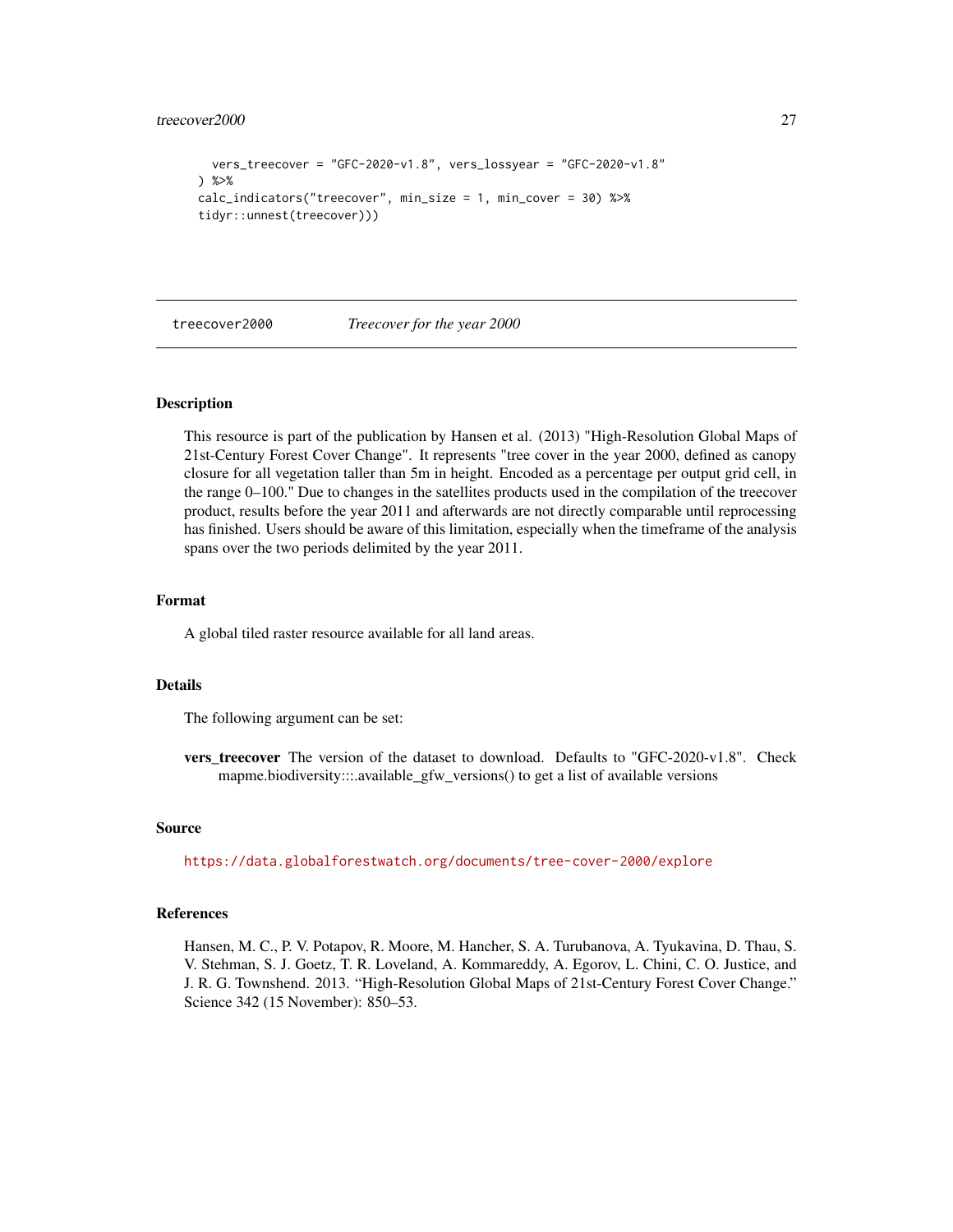#### <span id="page-27-0"></span>Description

This functions allows to efficiently calculate the treecover and emissions indicators in a single function call together. Since most of the pre-processing operations for treecover and emissions are the same, it is more efficient to calculate them in one run if users are actually interested in both statistics. Otherwise users are advised to use the respective single indicator functions. The required resources for this indicator are:

- [treecover2000](#page-26-1)
- [lossyear](#page-16-1)
- [greenhouse.](#page-13-1)

#### Format

A tibble with a column for years, treecover (in ha), and emissions (in Mg CO2)

#### Details

The following arguments can be set:

min size The minum size of a forest patch to be considered as forest in ha.

min\_cover The minimum cover percentage per pixel to be considered as forest.

```
library(sf)
library(mapme.biodiversity)
temp_loc <- file.path(tempdir(), "mapme.biodiversity")
if(!file.exists(temp_loc)){
dir.create(temp_loc)
resource_dir <- system.file("res", package = "mapme.biodiversity")
file.copy(resource_dir, temp_loc, recursive = TRUE)
}
(try(aoi <- system.file("extdata", "sierra_de_neiba_478140_2.gpkg",
                        package = "mapme.biodiversity") %>%
 read_sf() %>%
 init_portfolio(
   years = 2016:2017,
   outdir = file.path(temp_loc, "res"),
    tmpdir = tempdir(),add_resources = FALSE,
   cores = 1,verbose = FALSE
 ) %>%
```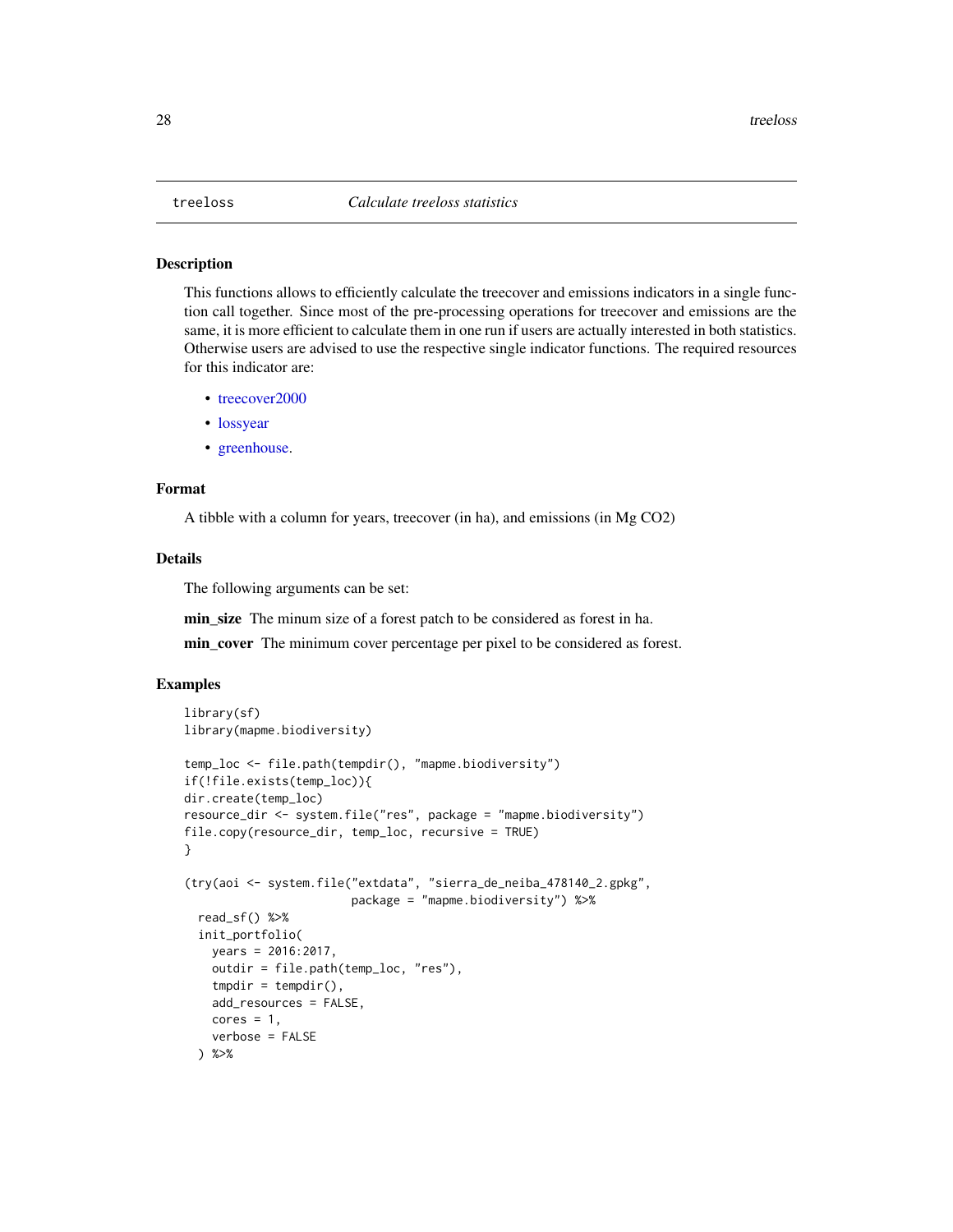```
get_resources(
  resources = c("treecover2000", "lossyear", "greenhouse"),
  vers_treecover = "GFC-2020-v1.8", vers_lossyear = "GFC-2020-v1.8"
) %>%
calc_indicators("treeloss", min_size = 1, min_cover = 30) %>%
tidyr::unnest(treeloss)))
```
tri *Calculate Terrain Ruggedness Index (TRI) statistics*

#### Description

Terrain Ruggedness Index is a measurement developed by Riley, et al. (1999). The elevation difference between the center pixel and its eight immediate pixels are squared and then averaged and its square root is taken to get the TRI value. This function allows to efficiently calculate terrain ruggedness index (tri) statistics for polygons. For each polygon, the desired statistic/s (mean, median or sd) is/are returned. The required resources for this indicator are:

• [srtmdem](#page-22-1)

#### Format

A tibble with a column for terrain ruggedness index statistics (in meters). The range of index values and corresponding meaning:  $(1)$  0 - 80 m :- level surface  $(2)$  81-116 m :- nearly level surface  $(3)$ 117-161 m :- slightly rugged surface (4) 162-239 m :- intermediately rugged surface (5) 240-497 m :- moderately rugged surface (6) 498-958 m :- highly rugged surface (7) 959-4367 m:- extremely rugged surface

#### Details

The following arguments can be set:

- stats\_tri Function to be applied to compute statistics for polygons either single or multiple inputs as character. Supported statistics are: "mean", "median", "sd", "min", "max", "sum" "var".
- engine The preferred processing functions from either one of "zonal", "extract" or "exactextract" as character.

#### References

Riley, S. J., DeGloria, S. D., & Elliot, R. (1999). Index that quantifies topographic heterogeneity. intermountain Journal of sciences, 5(1-4), 23-27.

```
if (Sys.getenv("NOT_CRAN") == "true") {
 library(sf)
 library(mapme.biodiversity)
 temp_loc <- file.path(tempdir(), "mapme.biodiversity")
```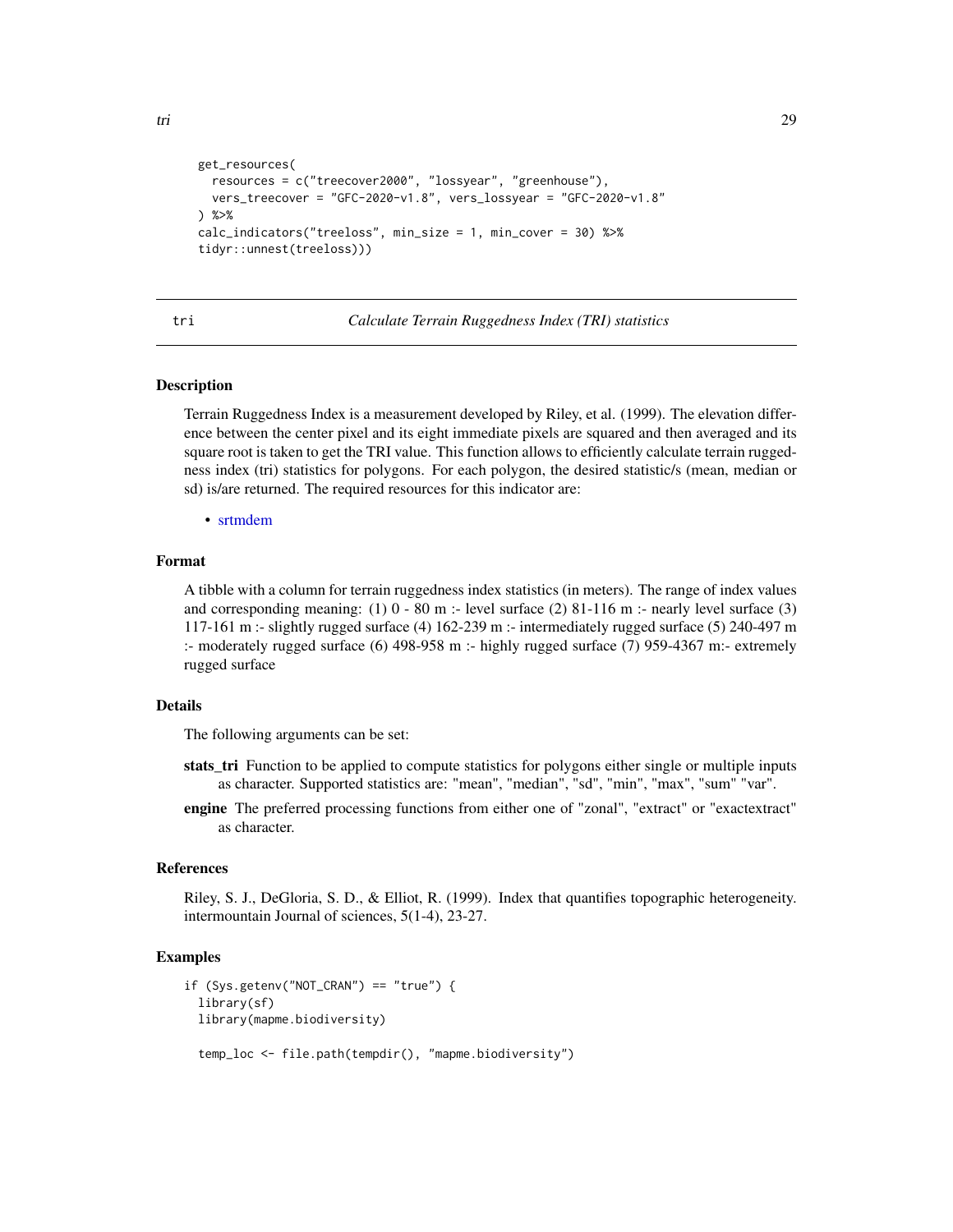#### 30 wcprec

```
if (!file.exists(temp_loc)) {
   dir.create(temp_loc)
   resource_dir <- system.file("res", package = "mapme.biodiversity")
   file.copy(resource_dir, temp_loc, recursive = TRUE)
 }
  (try(aoi <- system.file("extdata", "sierra_de_neiba_478140_2.gpkg",
   package = "mapme.biodiversity"
 ) %>%
   read_sf() %>%
    init_portfolio(
     years = 2000:2020,
     outdir = file.path(temp_loc, "res"),
     tmpdir = tempdir(),add_resources = FALSE,
     cores = 1,verbose = FALSE
   ) %>%
    get_resources("srtmdem") %>%
  calc_indicators("tri", stats_tri = c("mean", "median", "sd", "var"), engine = "extract") %>%
    tidyr::unnest(tri)))
}
```
#### wcprec *Calculate precipitation statistics*

#### Description

This function allows to efficiently calculate precipitation statistics from Worldclim for polygons. For each polygon, the desired statistic/s (min, max, sum, mean, median, sd or var) is/are returned. The required resources for this indicator are:

• precipitation layer from [worldclim](#page-32-1)

#### Format

A tibble with a column for precipitation statistics (in mm)

#### Details

- stats\_worldclim Function to be applied to compute statistics for polygons either one or multiple inputs as character. Supported statistics are: "mean", "median", "sd", "min", "max", "sum" "var".
- engine The preferred processing functions from either one of "zonal", "extract" or "exactextract" as character.

<span id="page-29-0"></span>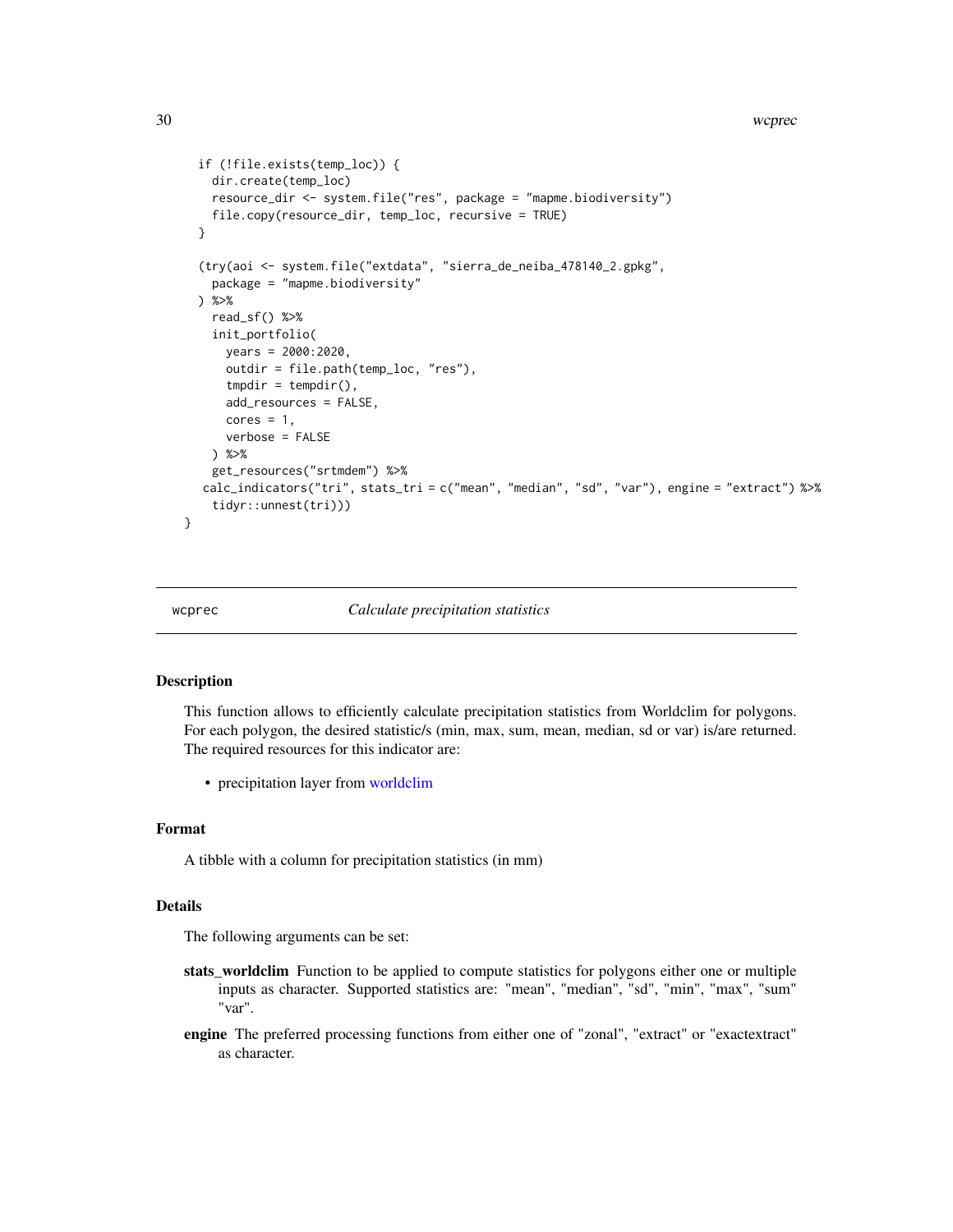#### <span id="page-30-0"></span>wctmax  $31$

#### Examples

```
library(sf)
library(mapme.biodiversity)
temp_loc <- file.path(tempdir(), "mapme.biodiversity")
if(!file.exists(temp_loc)){
dir.create(temp_loc)
resource_dir <- system.file("res", package = "mapme.biodiversity")
file.copy(resource_dir, temp_loc, recursive = TRUE)
}
(try(aoi <- system.file("extdata", "sierra_de_neiba_478140_2.gpkg",
                        package = "mapme.biodiversity") %>%
 read_sf() %>%
 init_portfolio(
   years = 2018,
   outdir = file.path(temp_loc, "res"),
   tmpdir = tempdir(),
   add_resources = FALSE,
   cores = 1,
   verbose = FALSE
 ) %>%
 get_resources("precipitation") %>%
 calc_indicators("wcprec", stats_worldclim = c("mean", "median"), engine = "extract") %>%
 tidyr::unnest(wcprec)))
```
wctmax *Calculate maximum temperature statistics*

#### **Description**

This function allows to efficiently calculate maximum temperature statistics from Worldclim for polygons. For each polygon, the desired statistic/s (min, max, sum, mean, median, sd or var) is/are returned. The required resources for this indicator are:

• maximum temperature layer from [worldclim](#page-32-1)

#### Format

A tibble with a column for maximum temperature statistics (in  $^{\circ}C$ )

#### Details

- stats\_worldclim Function to be applied to compute statistics for polygons either one or multiple inputs as character. Supported statistics are: "mean", "median", "sd", "min", "max", "sum" "var".
- engine The preferred processing functions from either one of "zonal", "extract" or "exactextract" as character.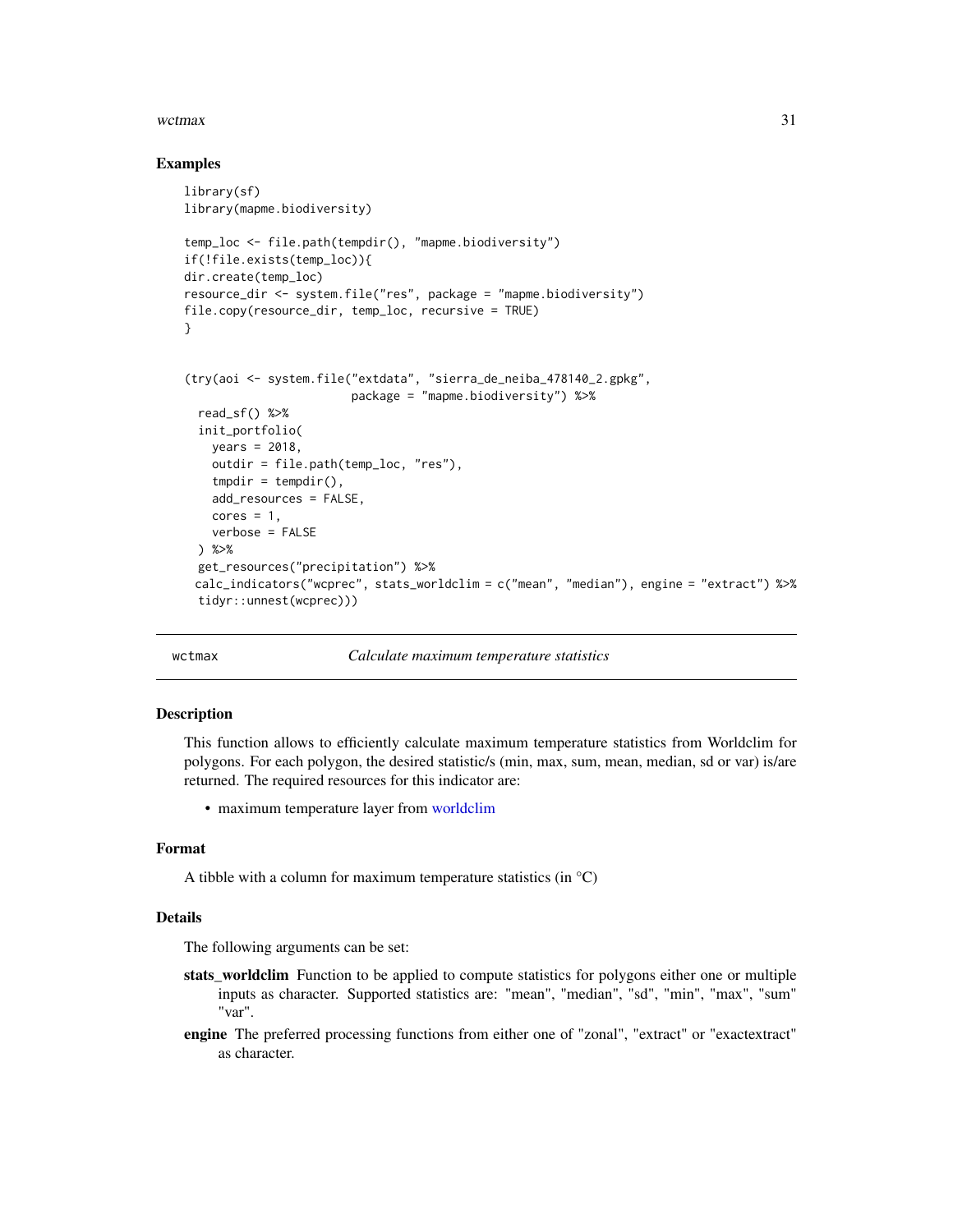#### Examples

```
library(sf)
library(mapme.biodiversity)
temp_loc <- file.path(tempdir(), "mapme.biodiversity")
if(!file.exists(temp_loc)){
dir.create(temp_loc)
resource_dir <- system.file("res", package = "mapme.biodiversity")
file.copy(resource_dir, temp_loc, recursive = TRUE)
}
(try(aoi <- system.file("extdata", "sierra_de_neiba_478140_2.gpkg",
                        package = "mapme.biodiversity") %>%
 read_sf() %>%
 init_portfolio(
   years = 2018,
   outdir = file.path(temp_loc, "res"),
   tmpdir = tempdir(),add_resources = FALSE,
   cores = 1,verbose = FALSE
 ) %>%
 get_resources("maxtemperature") %>%
 calc_indicators("wctmax", stats_worldclim = c("mean", "median"), engine = "extract") %>%
 tidyr::unnest(wctmax)))
```
wctmin *Calculate minimum temperature statistics based on WorldClim*

#### Description

This function allows to efficiently calculate minimum temperature statistics from Worldclim for polygons. For each polygon, the desired statistic/s (min, max, sum, mean, median, sd or var) is/are returned. The required resources for this indicator are:

• minimum temperature layer from [worldclim](#page-32-1)

#### Format

A tibble with a column for minimum temperature statistics (in  $^{\circ}C$ )

#### Details

- stats\_worldclim Function to be applied to compute statistics for polygons either one or multiple inputs as character. Supported statistics are: "mean", "median", "sd", "min", "max", "sum" "var".
- engine The preferred processing functions from either one of "zonal", "extract" or "exactextract" as character.

<span id="page-31-0"></span>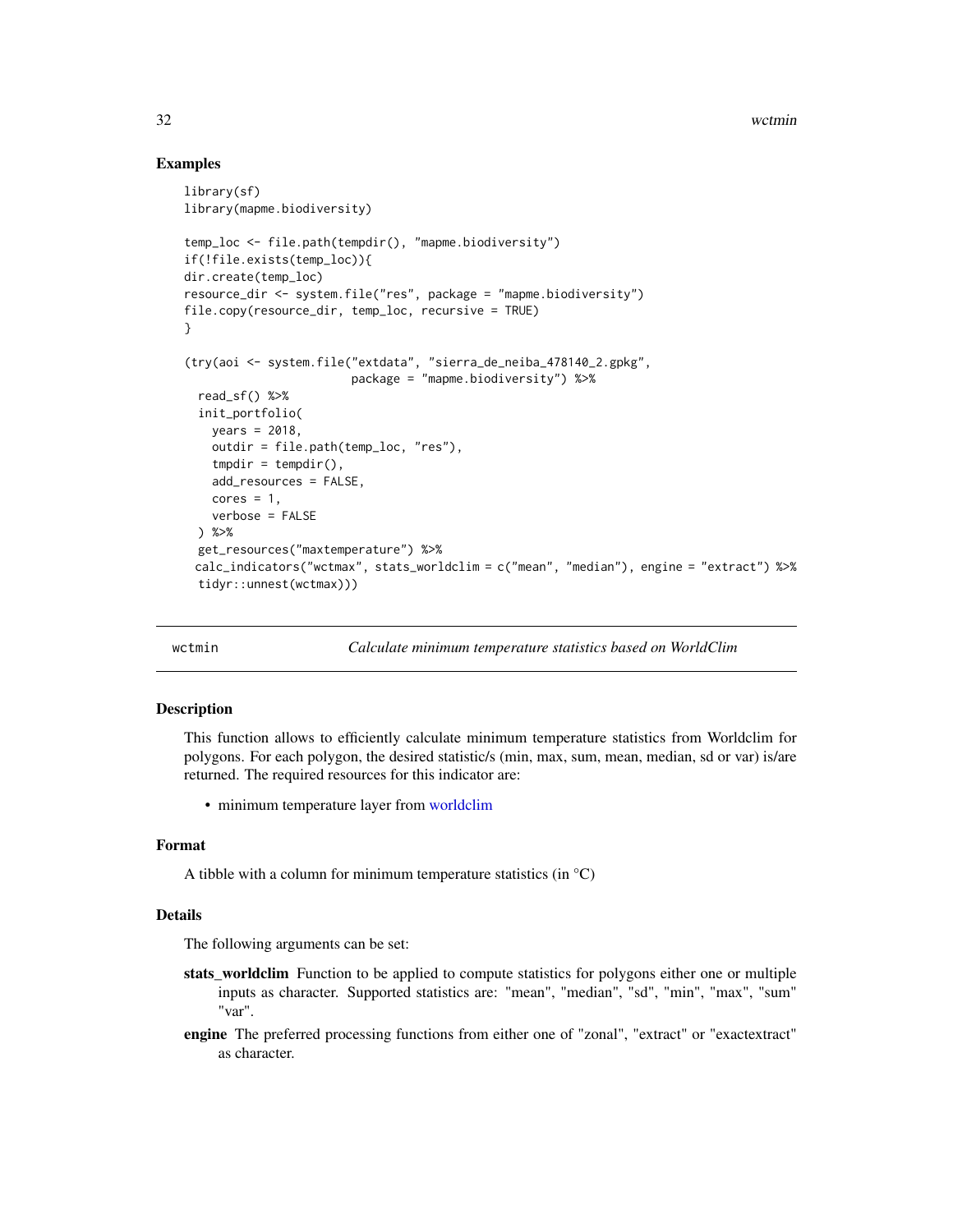#### <span id="page-32-0"></span>worldclim 33

#### Examples

```
library(sf)
library(mapme.biodiversity)
temp_loc <- file.path(tempdir(), "mapme.biodiversity")
if(!file.exists(temp_loc)){
dir.create(temp_loc)
resource_dir <- system.file("res", package = "mapme.biodiversity")
file.copy(resource_dir, temp_loc, recursive = TRUE)
}
(try(aoi <- system.file("extdata", "sierra_de_neiba_478140_2.gpkg",
                        package = "mapme.biodiversity") %>%
 read_sf() %>%
 init_portfolio(
   years = 2018,
   outdir = file.path(temp_loc, "res"),
   tmpdir = tempdir(),add_resources = FALSE,
   cores = 1,
   verbose = FALSE
 ) %>%
 get_resources("mintemperature") %>%
 calc_indicators("wctmin", stats_worldclim = c("mean", "median"), engine = "extract") %>%
 tidyr::unnest(wctmin)))
```
<span id="page-32-1"></span>worldclim *WorldClim climatic variables (min temperature, max temperature, mean precipitation)*

#### Description

This resource is published by Fick et al. (2017) "WorldClim 2: new 1-km spatial resolution climate surfaces for global land areas". This resource represents multiple climatic variables from which we will be requiring minimum temperature, maximum temperature, and mean precipitation layers. The layers are available to download for the period 2000 - 2018 on monthly basis from WorldClim.

#### Format

Global raster layers available for years 2000 to 2018.

#### Details

Enlisted different resources can be reqested with their dedicated functions:

tmin Encoded as  $(^{\circ}C)$ , representing the minimum temperature per output grid cell.

tmax Encoded as  $(^{\circ}C)$ , representing the maximum temperature per output grid cell.

prec Encoded as (mm), representing the mean precipitation per output grid cell.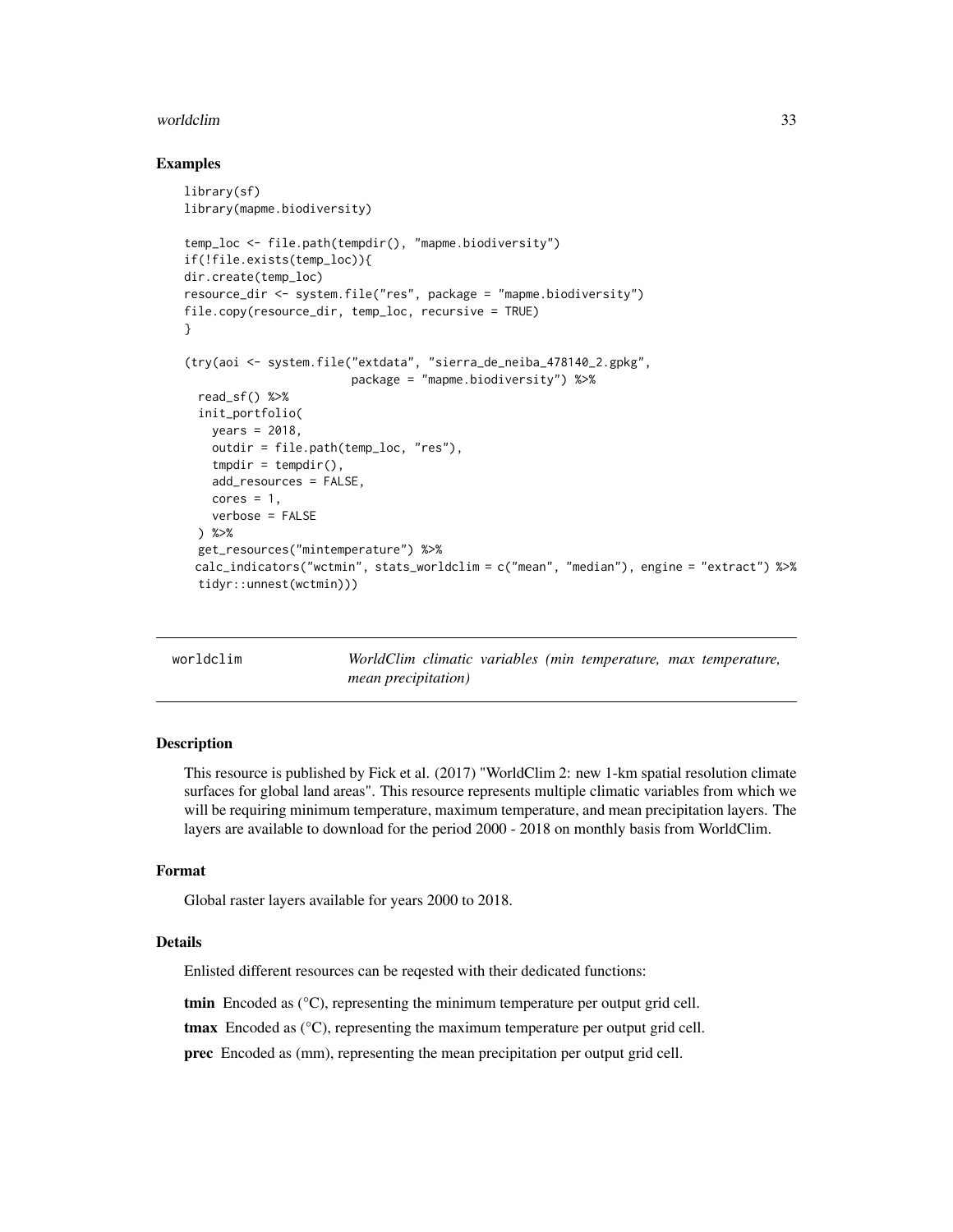<span id="page-33-0"></span><https://www.worldclim.org/data/index.html>

<span id="page-33-1"></span>worldpop *Population Count layer for year 2000-2020*

#### Description

This resource is published by open spatial demographic data and research organization called WorldPop. This resource represents the population count, 1 km spatial resolution layers available to download from the year 2000 to 2020. The dataset is called as WorldPop Unconstrained Global Mosaics. The encoded cell value represents the total number of people in that particular grid cell.

#### Format

Global raster layers available for years 2000-2020.

#### Source

<https://www.worldpop.org/>

write\_portfolio *Writing a portfolio to disk*

#### Description

The function is used to save a processes biodiversity portfolio to disk. In order to ensure interoperability with other geospatial software the only supported format is the GeoPackage. If any other format is chosen, the function will automatically replace the supplied file extension with '.gpkg'. The metadata of a portfolio together with the geometry will be written to a table called 'metadata'. All available and supported indicators, which are expected to be present as a nested list columns will be written to their own respective tables. In order to allow re-joining the metadata with the indicators, it is expected that a column called 'assetid' which uniquely identifies all assets is present. Usually, users do not have to take care of this since the usual {mapme.biodiversity} workflow will ensure that this columns is present. Additional arguments to  $st\_write()$  can be supplied.

#### Usage

 $write\_portfolio(x, dsn, overwrite = FALSE, ...)$ 

#### Arguments

|           | A portfolio object processed with {mapme.biodiversity}                     |
|-----------|----------------------------------------------------------------------------|
| dsn       | A file path for the output file. Should end with '.gpkg'                   |
| overwrite | A logical indicating if the output file should be overwritten if it exists |
| $\ddotsc$ | Additional arguments supplied to st_write()                                |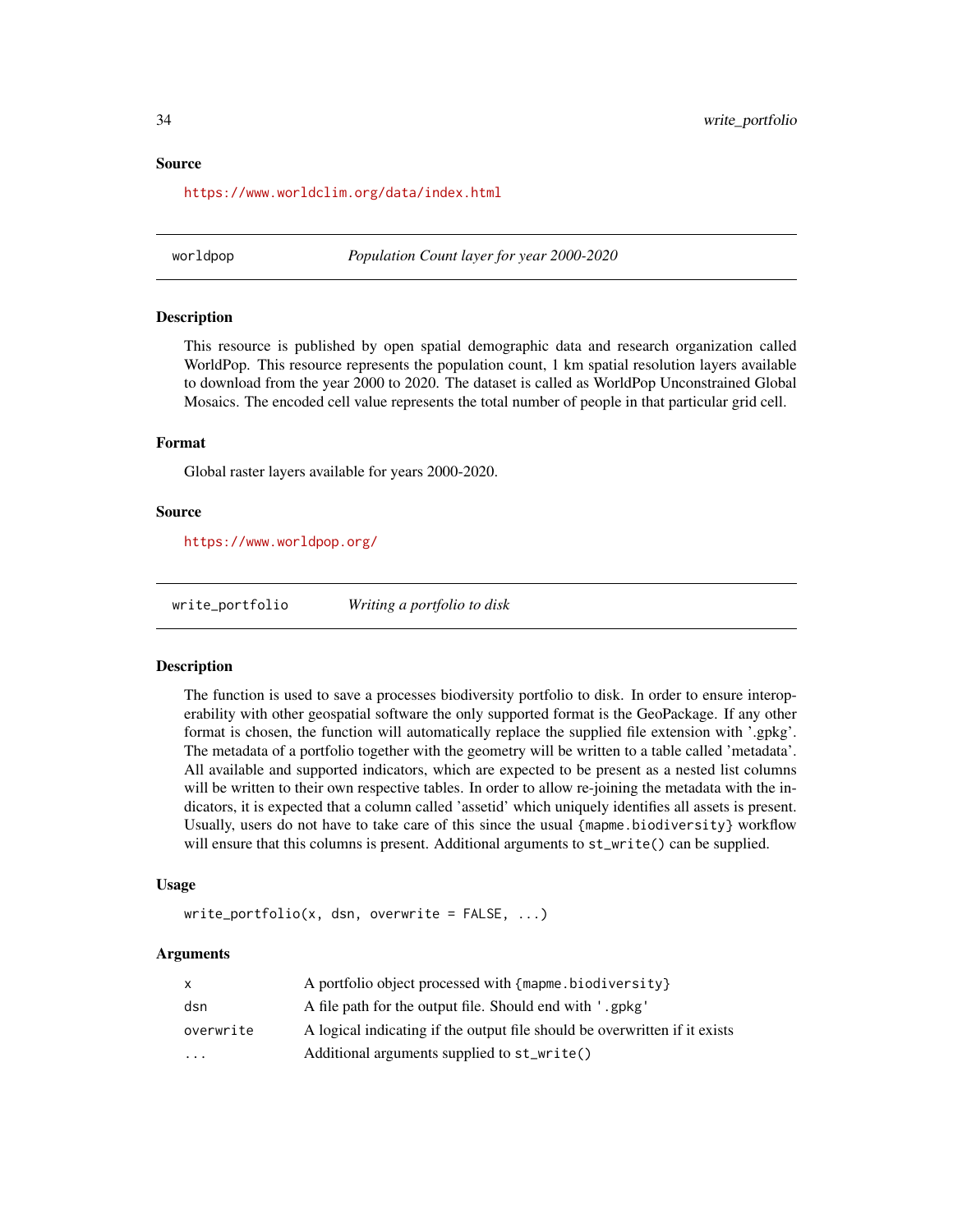write\_portfolio 35

### Value

x, invisibly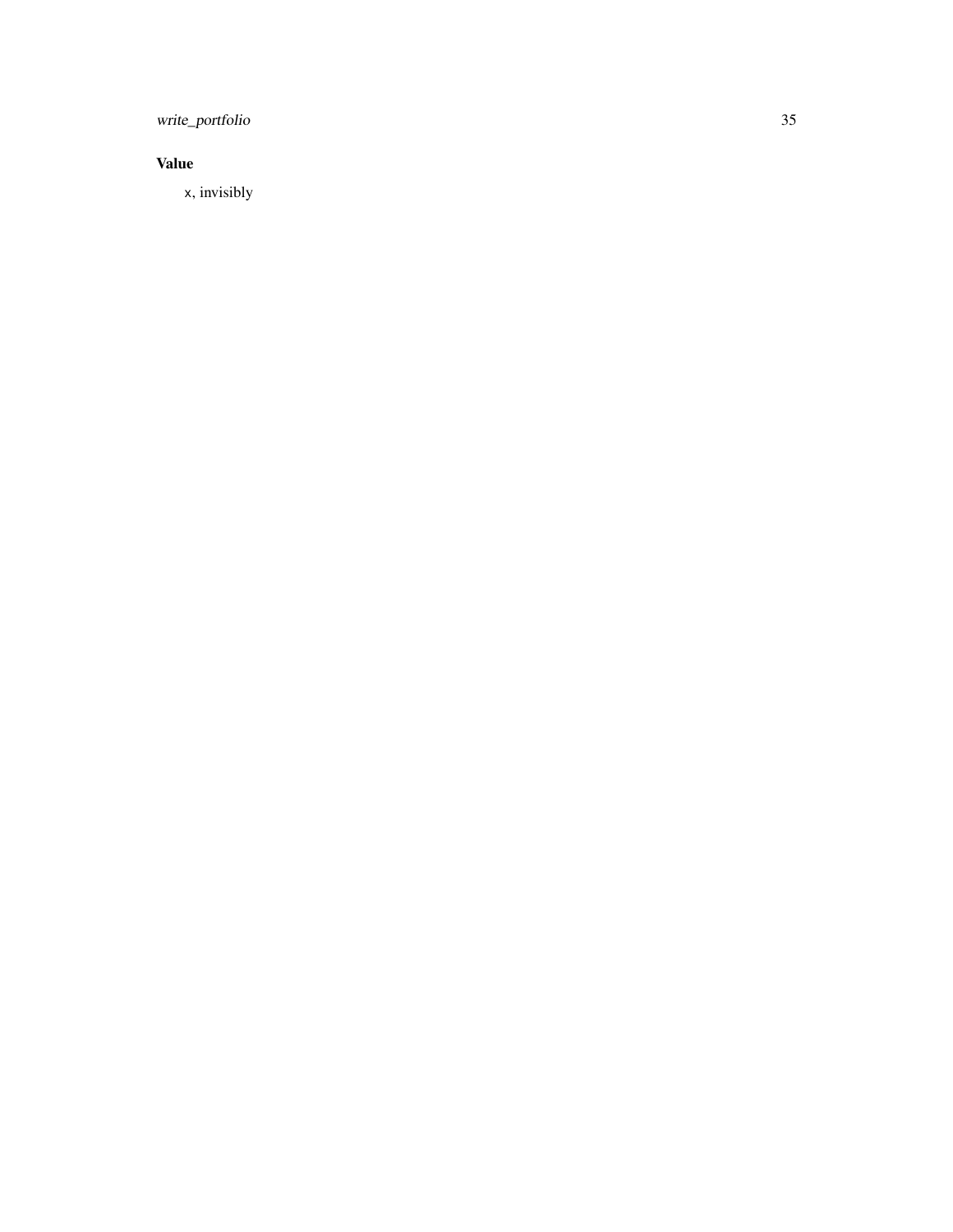# <span id="page-35-0"></span>Index

∗ function calc\_indicators , [6](#page-5-0) get\_resources , [13](#page-12-0) init\_portfolio , [15](#page-14-0) read\_portfolio , [20](#page-19-0) write\_portfolio , [34](#page-33-0) ∗ indicator accessibility , [3](#page-2-0) available\_indicators , [4](#page-3-0) biome , [5](#page-4-0) chirpsprec , [7](#page-6-0) drought\_indicator , [8](#page-7-0) elevation, [10](#page-9-0) emissions , [11](#page-10-0) gmw , [13](#page-12-0) landcover , [16](#page-15-0) popcount , [19](#page-18-0) soilproperties , [22](#page-21-0) teow , [24](#page-23-0) treecover , [26](#page-25-0) treeloss , [28](#page-27-0) tri , [29](#page-28-0) wcprec , [30](#page-29-0) wctmax, [31](#page-30-0) wctmin , [32](#page-31-0) ∗ resource available\_resources , [4](#page-3-0) chirps , [7](#page-6-0) ecoregions , [9](#page-8-0) esalandcover , [12](#page-11-0) greenhouse , [14](#page-13-0) lossyear , [17](#page-16-0) mangrove , [18](#page-17-0) nasagrace , [18](#page-17-0) soilgrids , [21](#page-20-0) srtmdem , [23](#page-22-0) traveltime , [25](#page-24-0) treecover2000, [27](#page-26-0) worldclim , [33](#page-32-0)

worldpop , [34](#page-33-0) accessibility , [3](#page-2-0) available\_indicators , [4](#page-3-0) available\_resources , [4](#page-3-0) biome , [5](#page-4-0) calc\_indicators , [6](#page-5-0) chirps , *[7](#page-6-0)* , [7](#page-6-0) chirpsprec , [7](#page-6-0) drought\_indicator , [8](#page-7-0) ecoregions , *[5](#page-4-0)* , [9](#page-8-0) , *[24](#page-23-0)* elevation, [10](#page-9-0) emissions , [11](#page-10-0) esalandcover , [12](#page-11-0) , *[16](#page-15-0)* get\_resources , [13](#page-12-0) gmw , [13](#page-12-0) greenhouse , *[11](#page-10-0)* , [14](#page-13-0) , *[28](#page-27-0)* init\_portfolio , [15](#page-14-0) landcover , [16](#page-15-0) lossyear , *[11](#page-10-0)* , [17](#page-16-0) , *[26](#page-25-0)* , *[28](#page-27-0)* mangrove , *[13](#page-12-0)* , [18](#page-17-0) nasagrace, [8](#page-7-0), [18](#page-17-0) popcount , [19](#page-18-0) read\_portfolio , [20](#page-19-0) soilgrids , [21](#page-20-0) , *[22](#page-21-0)* soilproperties , [22](#page-21-0) srtmdem , *[10](#page-9-0)* , [23](#page-22-0) , *[29](#page-28-0)* teow , [24](#page-23-0) traveltime , *[3](#page-2-0)* , [25](#page-24-0)